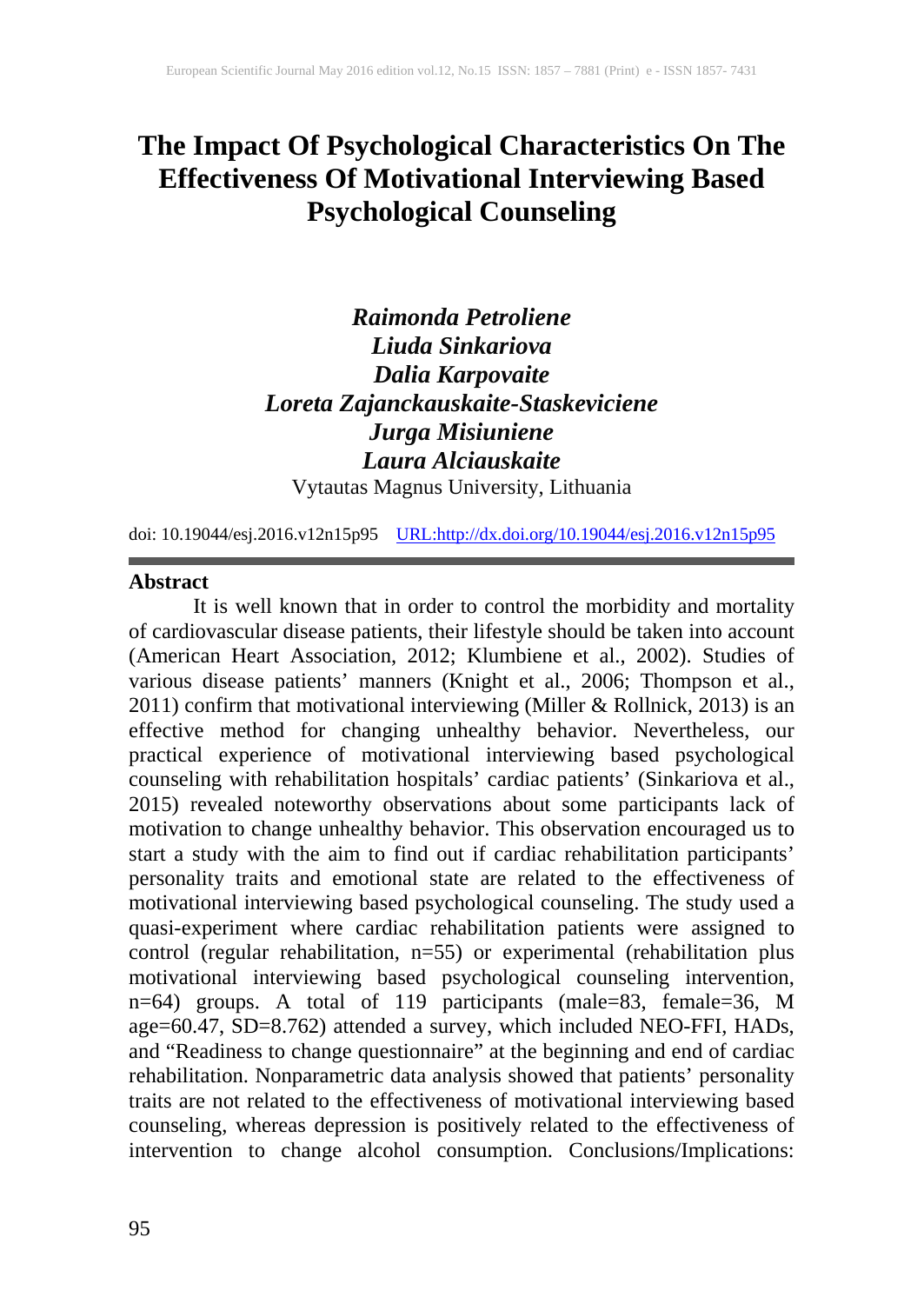Depression as an expression of emotional state is an important feature for the effectiveness of motivational interviewing based counseling to change cardiac patients' alcohol consumption. Further understanding of relationships between psychological characteristics and the effectiveness of intervention could help to improve cardiac diseases prevention, treatment, and rehabilitation.

**Keywords:** Cardiac rehabilitation, personality traits, emotional state, health behavior, motivational interviewing.

### **Introduction**

Nowadays, chronic illnesses such as cardiovascular disease, diabetes, or cancer are the most prevalent all over the world (Linden et al., 2010). Furthermore, cardiovascular disease is the leading cause of death in the world (WHO, 2011, 2014). This disease is killing about 17 million people every year (WHO, 2009). Mentioned statistics testify that cardiovascular disease is a huge problem nowadays. Thus, more focus and attention should be given for primary, secondary, and even tertiary prevention of this disease. It is well known that in order to control the morbidity and mortality of cardiovascular disease patients, their lifestyle should be taken into account (American Heart Association, 2012; Klumbiene et al., 2002). Unhealthy lifestyle includes changeable risk factors such as smoking, high blood pressure, high cholesterol, lack of physical activity, unhealthy diet, harmful use of alcohol, etc. (Pietrabissa et al., 2015). Still, physical inactivity, smoking, alcohol consumption, and unhealthy diet are contributing to the development of major cardiovascular risk factors (Chingatichifwe et al., 2014; Pietrabissa et al., 2015). Consequently, healthier lifestyle leads to a more successful cardiovascular disease prevention, treatment, and rehabilitation (Linden et al., 2010).

For people with cardiovascular disease, behavioral change can be an effective way to prevent further morbidity and mortality. In addition, medical rehabilitation is a good chance in helping them to learn how to improve and maintain their health behaviors (Schwarzer et al., 2011). Thus, inpatient cardiac rehabilitation could be the best way not only to strengthen patients' health, but to change their unhealthy lifestyle as well. There are no doubts that patients' motivation to change unhealthy lifestyle is one of the main factors for successful rehabilitation (Pietrabissa et al., 2013). Prior work (e.g., Jusinskaite et al., 2014; Knight et al., 2006; Lundahl et al., 2010; Lundahl et al., 2013; Martins & McNeil, 2009; Morton et al., 2015; Petroliene & Sinkariova, 2013; Sinkariova et al., 2015; Thompson et al., 2011) suggests that motivational interviewing based psychological counseling (Miller & Rollnick, 2013) is an effective way to change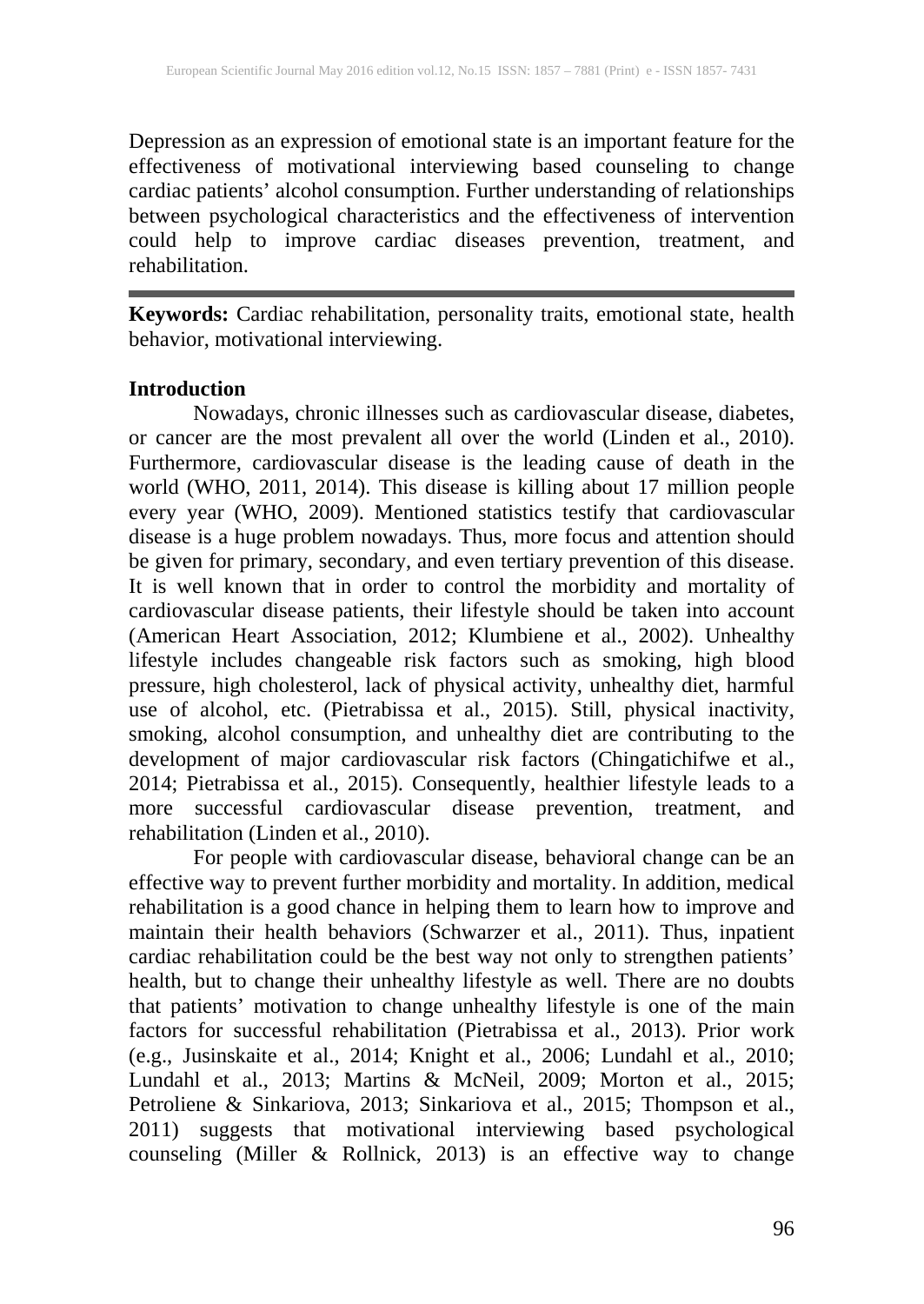unhealthy behavior. This is because it helps to increase patients' motivation, self-efficacy, and readiness to change. Some studies emphasized that greater attention should be given to the underlying processes that influence behavioral outcomes (Martins & McNeil, 2009; Gaube & Kern, 2015; Morton et al., 2015). However, what patients would benefit most from motivational interviewing and how self-efficacy differs according to personal characteristics is unclear (Thompson et al., 2011). Sometimes, readiness to change stays in the same low stage after cardiac rehabilitation as before it and there are no explanations to it (Jusinskaite et al., 2014; Petroliene & Sinkariova, 2013; Sinkariova et al., 2015). Finally, there is a lack of studies which analyze factors that is influencing readiness to change health behavior. As a result, the question arises: what factors could influence it during cardiac rehabilitation?

One of the reasons for inefficient rehabilitation of cardiovascular disease patients is ignorance of healthier lifestyle recommendations (Linden et al., 2010). This study highlighted the contribution of patient motivation to unhealthy behavior during rehabilitation period. Furthermore, involvement in treatment, rehabilitation and health improvement (Falvo, 2014), like intentions on health behavior (Chatzisarantis & Hagger, 2008) and the quality of the rehabilitation specialist-patient relationship (Farin & Meder, 2010), are found to be influenced by personality characteristics. Moreover, there is evidence about particular personality traits' relationship with cardiovascular disease. For instance, one of the most important personality traits hostility is highly related to difficulties in the change of unhealthy habits (Costa & McCrae, 2012; Koroboki et al., 2011). In addition, personality trait resilience decreases the size of the myocardial infarction in patients with acute coronary syndrome (Arrebola-Moreno et al., 2014). Type D personality is related to some cardiovascular risk factors, cardiac symptom severity (Kupper et al., 2013), increased number of complications, and mortality in patients with cardiovascular disease (Grande et al., 2012; Sumin, 2010). However, there is a lack of studies which analyzes a complex of five big personality traits influence on health behavior change for cardiac patients. Current trends and evidence allows us to hypothesize that the five big personality traits are related to the effectiveness of motivational interviewing. This interview is based on psychological counseling during cardiac rehabilitation.

Furthermore, the cognition that you have cardiovascular disease usually brings patients into low mood or anxiety. Approximately, 15-23% heart patients are in deep depression, while only 4.6% of the people have depression in all population (Simmonds et al., 2013). Moreover, there are findings that depression and anxiety symptoms could be found in 40-60% heart patients. However, these symptoms usually stay undiagnosed by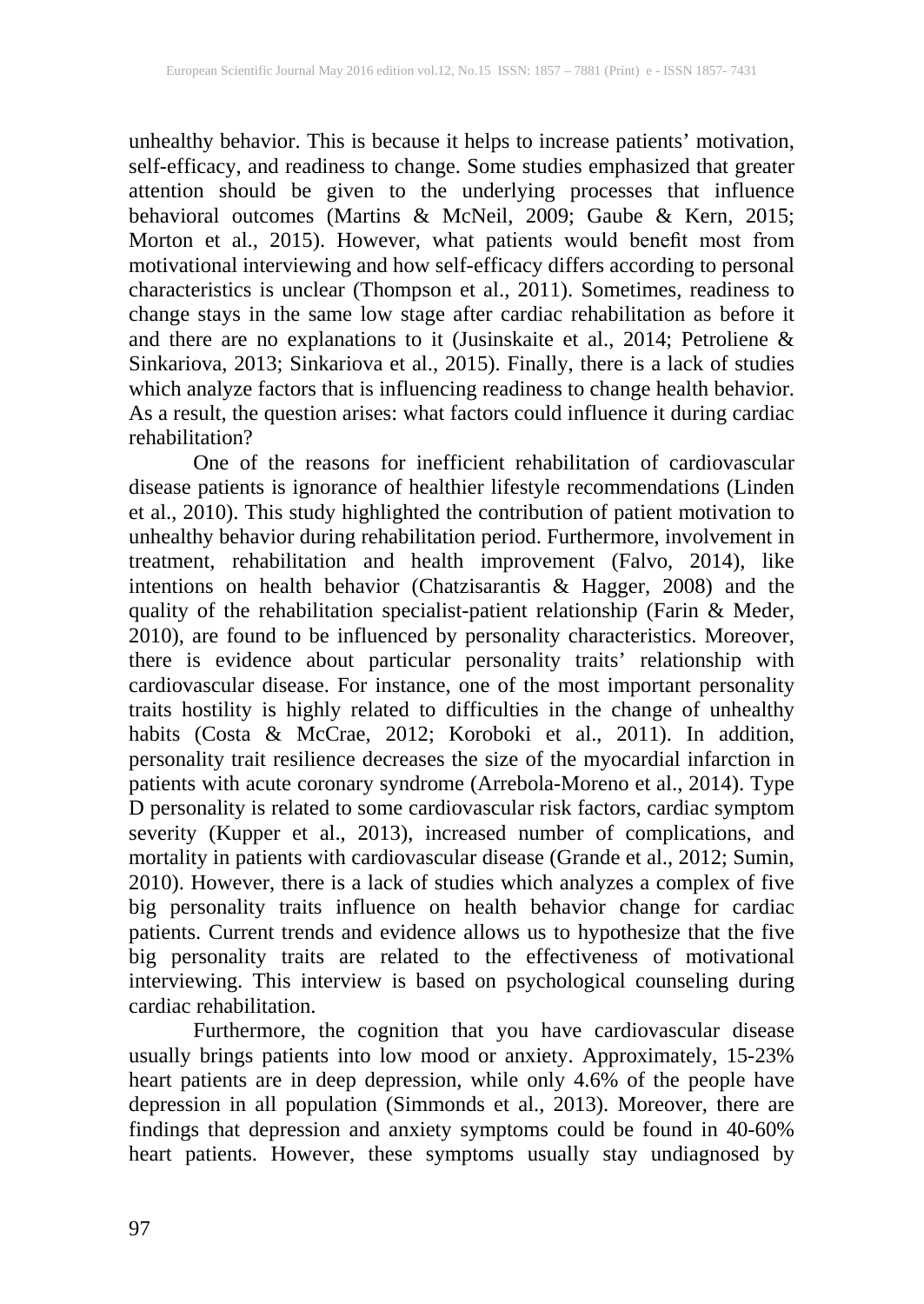primary health care specialists or cardiologists (Kamarck et al., 2002; Musselman et al., 1998; Paca et al., 2013). Finally, depression and anxiety are the most common emotions after myocardial infarction and ischemic cardio pathology (Paca et al., 2013). Thus, patients who have cardiovascular disease and feel depressive or anxious are not able to appropriately deal with actual problems, stay up to treatment plan, remain fit, physically active, or even change unhealthy habits (Musselman et al., 1998; Schwartzman & Glaus, 2000; Vaiciuniene, Brozaitiene & Bunevicius, 2007). Consequently, we hypothesized that higher anxiety and depression states should be related to ineffective motivational interviewing based psychological counseling during cardiac rehabilitation.

It is known that motivational interviewing based psychological counseling is an effective intervention for increasing patients' readiness to change health behavior. Despite the fact that this effectiveness could be influenced by various factors, we will analyze only the personality traits and emotional state. Consequently, the main objective of this study is to find out if cardiac rehabilitation participants' personality traits and emotional state are related to the effectiveness of motivational interviewing based psychological counseling.

### **Method**

### **Research Procedure**

This study was approved by the Lithuanian Kaunas region bioethics committee (No. BE-2-39) and the Lithuanian data protection inspectorate (No. 2R-2346). A quasi-experiment design was employed with psychological variables being assessed at two points in time (see Figure 1). Firstly, trial participants from hospitals' database were randomly separated into two groups: experimental and control group. All participants were invited to participate in the study on the first three days of their cardiac rehabilitation period. After agreeing to participate, they provided written consent and filled demographics, "Readiness to Change Questionnaire", and the HADs and NEO-FFI questionnaires. Experimental group had a regular cardiac rehabilitation program plus motivational interviewing based psychological counseling. Hence, this is aimed at changing their unhealthy behavior. The control group had regular cardiac rehabilitation. At the end of cardiac rehabilitation, all participants completed "Readiness to Change Questionnaire" for the second time.

## **Participants**

180 cardiovascular disease patients were invited to participate in the study. They attended hospital-based inpatient cardiac rehabilitation program in Abromiškės Rehabilitation Hospital, Lithuania. 142 patients agreed to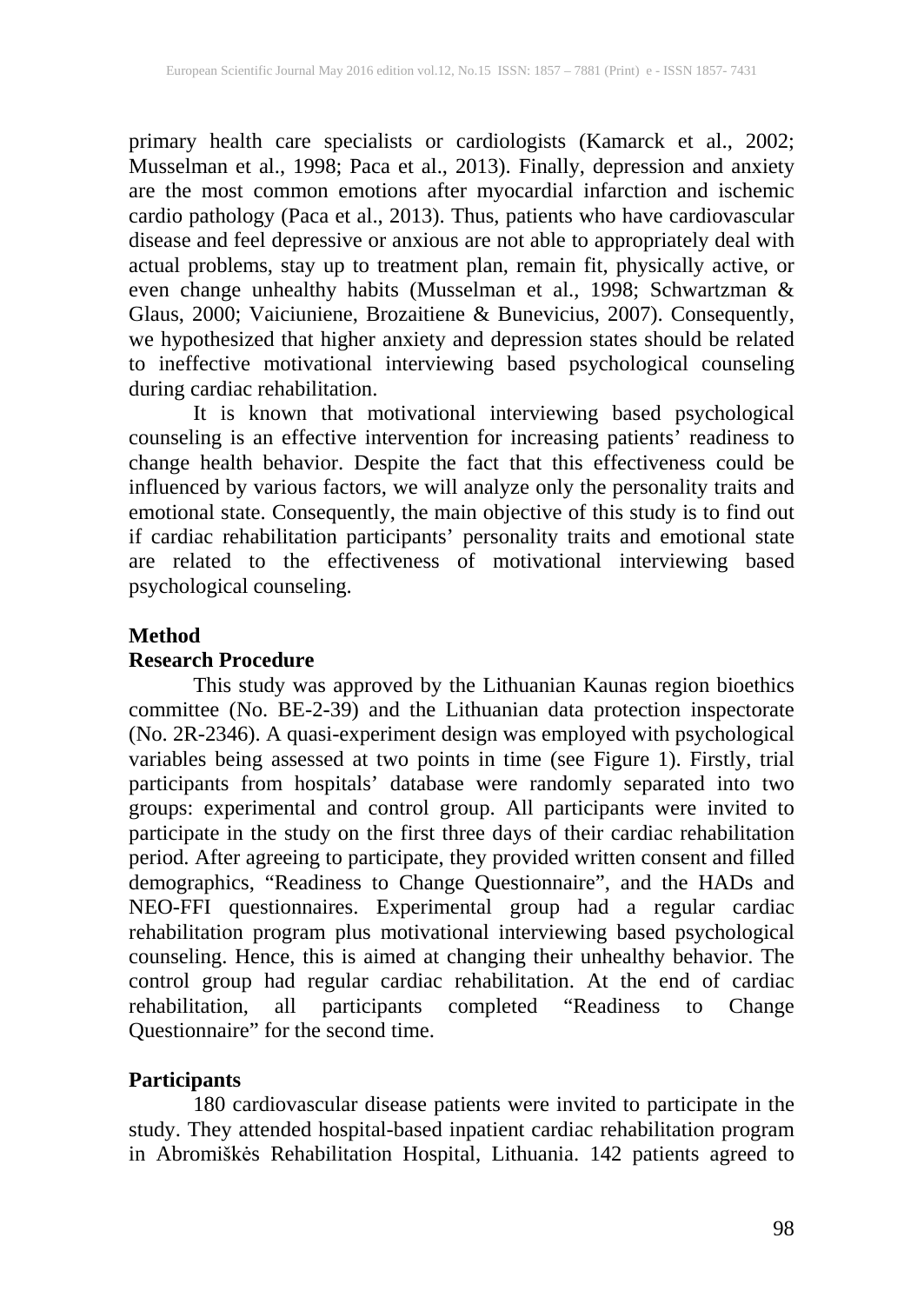participate in this study. They completed all baseline measures, and only 119 participants [male =  $83$  (69.7%), female =  $36$  (30.3%)] completed the study till the end (baseline measures and measures before leaving the hospital). However, the participants ages varies from 39 to 79 (M age =  $60.47$ , SD = 8.762). Majority of the participants had a myocardial infarction (57.5%), coronary artery bypass graft surgery (22.5%), and an angina pectoris (12.5%). Most were married (74.8%), had secondary (44.5%) or higher (54.6%) education, and were working (44.5%) or retired (34.5%). The duration of the rehabilitation period varied between 10 to 25 days. The judgment for the eligibility of the patients was done by the psychologists. Therefore, the main criteria for research suitability include the patients' disease (I20-I25 according to ICD-10), arrival time (only newly arrived), and their agreeableness to participate in the study.

Figure 1. Flowchart of research participants. Note: MI = motivational interviewing

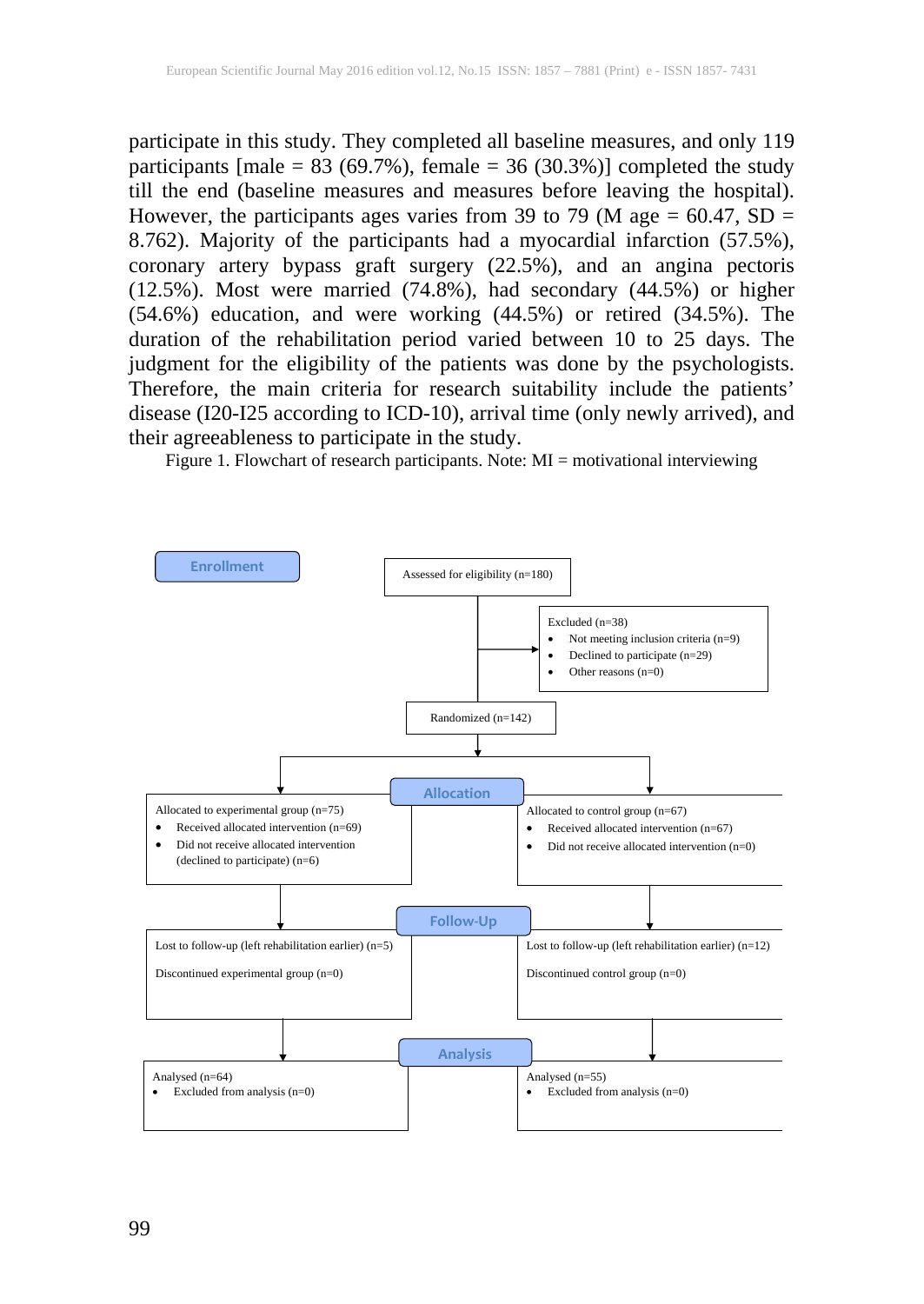# **Intervention**

Patients in the control group proceeded regular cardiac rehabilitation program. On the other hand, patients in the experimental group had rehabilitation program plus motivational interviewing based psychological consultations – "a person-centered counseling style for addressing the common problem of ambivalence about change" (Miller & Rollnick, 2013). Sessions were conducted by trained health psychologists only with those patients who were thinking about health behavior changes. Health psychologists received an introductory two day motivational interviewing training including reading of motivational interviewing books (Arkowitz et al., 2008; Miller & Rollnick, 2013; Rollnick et al., 2008) and articles, watching video-taped material, and meeting in supervision groups. The main target of motivational interviewing based sessions was to elicit and reinforce the patient's in-session change talk in order to decrease sustain talk, minimize resistance, and go through ambivalence to change (Michie et al., 2011; Miller & Rose, 2009). Hence, the process of the sessions was carried on according to four overlapping motivational interviewing processes (Miller & Rollnick, 2013):

(1) Engaging – establishing a helpful connection and working relationship.

(2) Focusing – counselor develops and maintains a specific direction in the conversation about change.

(3) Evoking – eliciting the patient's own motivation for change. It is the essence of motivational interviewing.

(4) Planning – encompasses both the development of commitment to change and the formulating of a concrete plan of action.

For each session, five key communication skills were used: open questions, affirming, reflecting, summarizing, and providing information and advice with permission (Miller & Rollnick, 2013). Intervention was applied only on one harmful health behavior chosen by the patient at the beginning of the motivational interviewing based psychological sessions. It was finished when the patient started to plan his actions for the change. The length of one session was 45 minutes. The maximum number of consultations for one patient was 4, while the minimum number was 1. There were 9 (14.3%) patients who had one session, 29 (46.0%) had two, 22 (34.9%) had three, and 3 (4.8%) patients had four motivational interviewing based psychological sessions.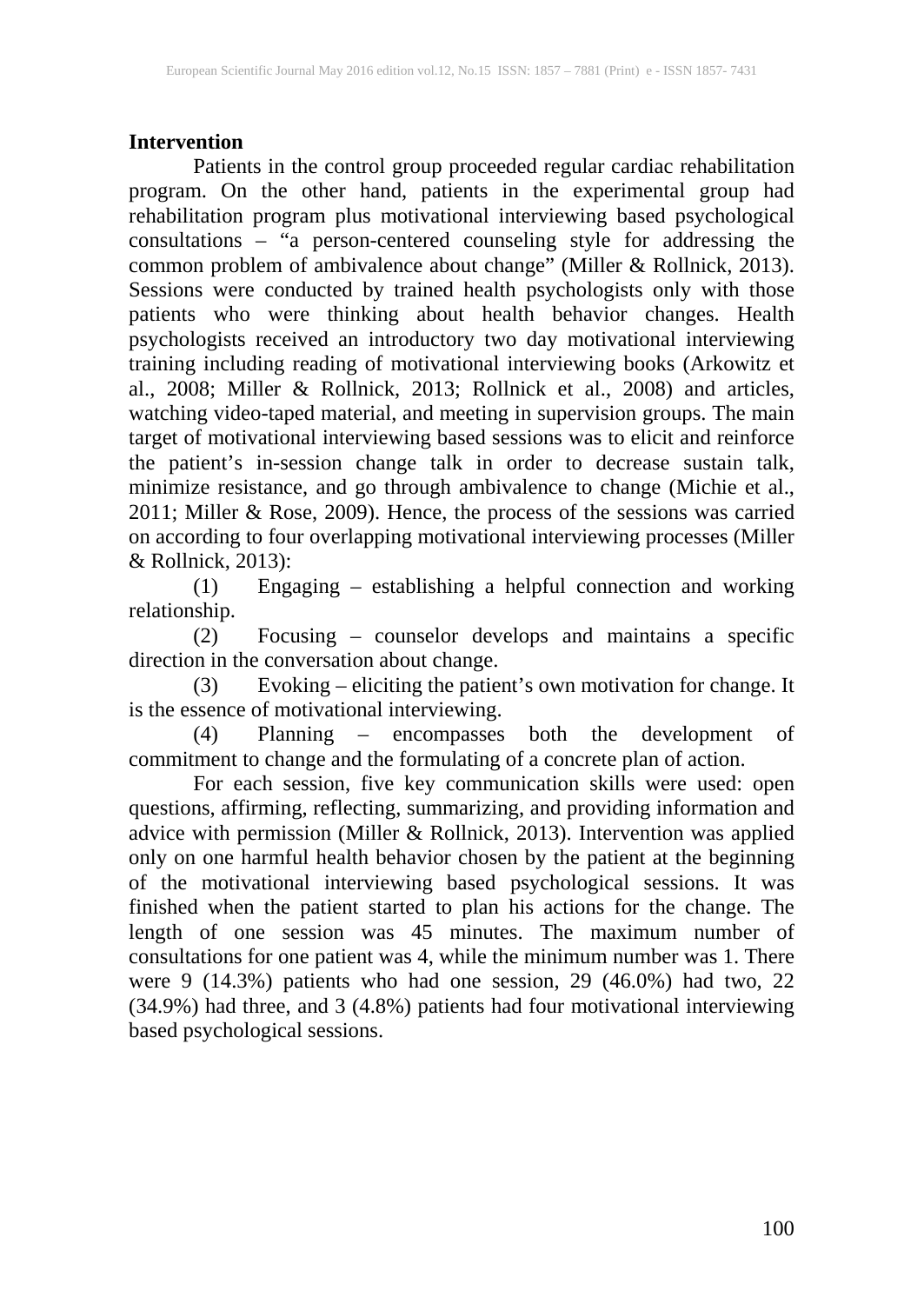## **Measures Demographical Data**

Demographical data such as gender, age, education, family status, job status, and the duration of rehabilitation were asked at the beginning of cardiac rehabilitation.

## **Personality Traits**

Personality was assessed using the NEO Five Factor Inventory questionnaire (NEO-FFI) at the beginning of cardiac rehabilitation. However, this is the short version of the Revised NEO Personality Inventory questionnaire (NEO PI-R) (Costa & McCrae, 1992). This instrument is a 60 item inventory which measures the Five Big personality traits. Hence, these traits include neuroticism, extraversion, openness, agreeableness, and conscientiousness. There are twelve items for each scale. All items in the NEO-FFI are in a 5 point Likert scale ranging from (0) "strongly disagree" to (4) "strongly agree". Furthermore, NEO-FFI was translated and standardized into the Lithuanian NEO-FFI by editorial board from Vilnius University in 2012 (Costa & McCrae, 2012). Cronbach's alphas ranged as follows: neuroticism 0.72, extraversion 0.71, openness 0.59, agreeableness 0.69, and conscientiousness 0.76.

## **Emotional State**

Hospital Anxiety and Depression Scale (HADs) (Zigmond & Snaith, 1983) was used to assess patient's emotional state at the beginning of cardiac rehabilitation. The scale is commonly used to determine the levels of anxiety and depression that a patient is experiencing. It is a fourteen item scale with responses being scored on a scale of 0-3 where 3 is indicating highest symptom frequencies. Seven items evaluate anxiety symptoms and seven depression symptoms. In 1991, HAD was translated and standardized into Lithuanian (Bunevicius & Zileniene, 1991). Cronbach's alpha for anxiety is 0.70 and it is 0.74 for depression.

### **Readiness to Change Health Behavior**

At the beginning and end of the cardiac rehabilitation lasting an average of 17 days, the patients were asked to fill out a questionnaire. This questionnaire includes The Transtheoretical model's (Prochaska et al., 1992) "Readiness to Change Questionnaire" (Rollnick et al., 1992) for alcohol, smoking, physical activity, and diet behavior. Subsequently, the results of the questioners were used to evaluate the readiness to change health behavior at the beginning and at the end of cardiac rehabilitation. In the model, change is viewed as a progression from an initial precontemplation stage to contemplation, preparation, taking of actions. This occurs especially when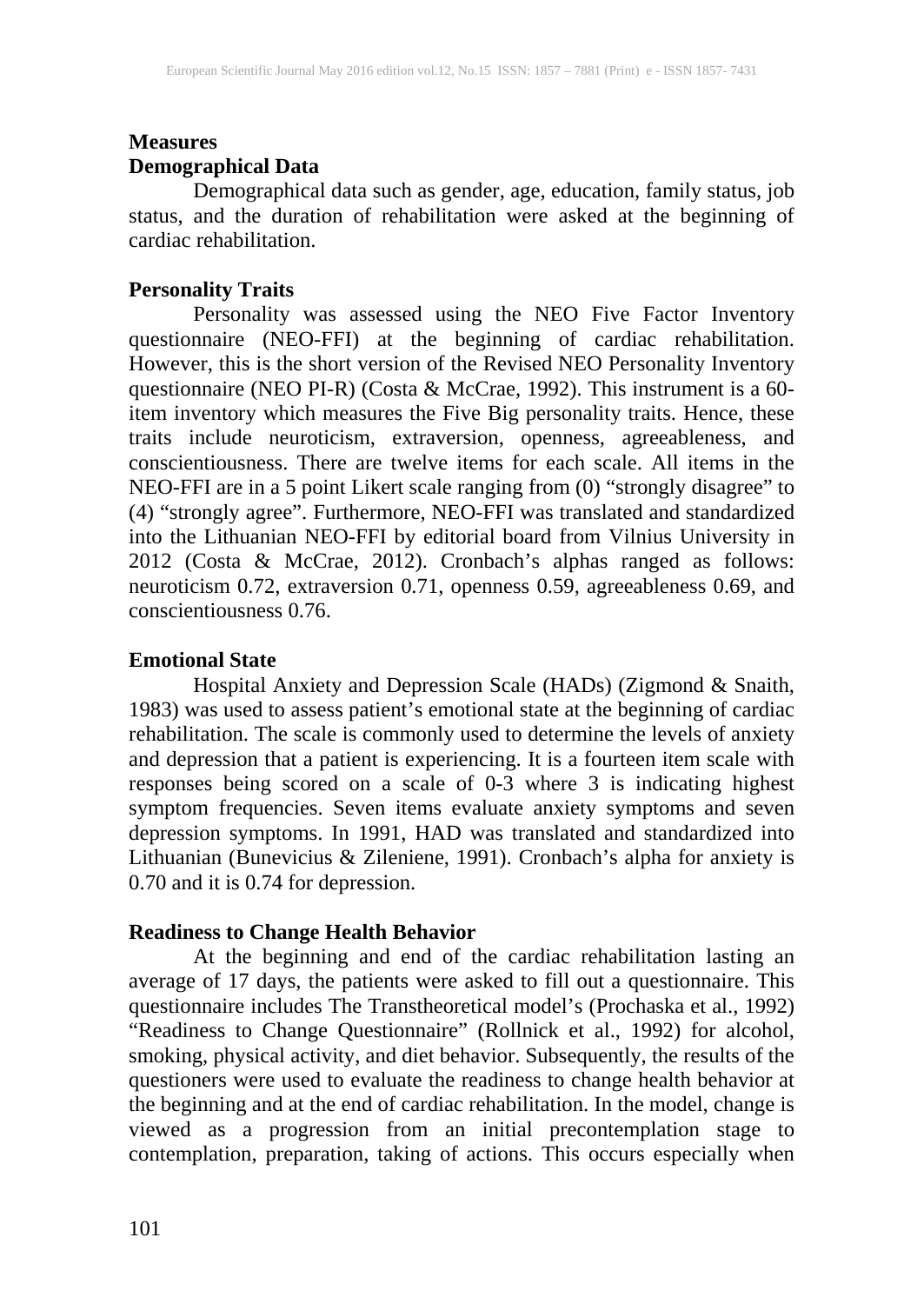the person is not currently considering any change. However, if it is successful, action leads to the maintenance stage by which the person works to maintain and sustain long-term change (Miller & Rollnick (2002) quotes DiClemente & Prochaska (1998); Prochaska et al. (1992)). Originally, "Readiness to Change Questionnaire" was created for evaluating changes in alcohol consumption. Therefore, it was translated and standardized in Lithuanian in 2000 (Fleming et al., 2000). Psychologists of the study made three similar versions of this questionnaire for smoking, exercise, and diet behavior assessment. Thus, there are twelve items for each behavior which evaluate (1) precontemplation, (2) contemplation, and (3) action stages. There are four items for each scale. All items in the "Readiness to Change Questionnaire" are in a 5 point Likert scale ranging from (1) "strongly disagree" to (5) "strongly agree". The stage which has the maximum item sum is the predominant stage of the readiness to change particular behavior. This behavior is encoded as categorical variable. In the study measurements' difference of the readiness to change, health behavior between follow-up and baseline was used (furthermore, it will be known as "the effectiveness of intervention"). It was computed as follows: follow-up readiness to change a particular health behavior predominant stage minus baseline. Consequently, alcohol consumption and smoking were the least actual behaviors of the patients (see Table 1).

Readiness to change health behavior (stage) Alcohol consumption N  $\frac{(\%)}{25(21.0\%)}$ Smoking N (%) Physical activity N  $\frac{(%)}{21(17.6%)}$ Diet N (%) Precontemplation 25 (21.0%) 3 (2.5%) 21 (17.6%) 17 (14.3%)<br>Contemplation 5 (4.2%) 7 (5.9%) 46 (38.7%) 50 (42.0%) Contemplation  $5 (4.2\%)$   $7 (5.9\%)$   $46 (38.7\%)$ Action 19 (16.0%) 17 (14.3%) 50 (42.0%) 51 (42.9%) Not actual (missing)  $\begin{array}{|c|c|c|c|c|c|c|c|} \hline \end{array}$  70 (58.8%) 92 (77.3%) 2 (1.7%) 1 (0.8%) Total 119 (100.0%) 119 (100.0%) 119 (100.0%) 119 (100.0%)

Table 1. Health related behavior and readiness to change it at the beginning of cardiac rehabilitation

Internal consistency Cronbach's alpha of the "Readiness to Change<br>ponnaire" scales are as follows: alcohol consumption -Questionnaire" scales are as follows: alcohol precontemplation 0.56, contemplation 0.62, action 0.74; smoking – precontemplation 0.67, contemplation 0.77, action 0.84; physical activity – precontemplation 0.51, contemplation 0.55, action 0.51; diet – contemplation  $0.55$ , action  $0.51$ ; diet – precontemplation 0.60, contemplation 0.66, action 0.71.

## **Statistical Analysis**

Descriptive statistics, independent T-test, nonparametric independent Kruskal-Wallis and Mann-Whitney test, and the nonparametric Spearman's rho correlations were conducted in SPSS version 20. To address personality traits and emotional state differences at baseline and the effectiveness of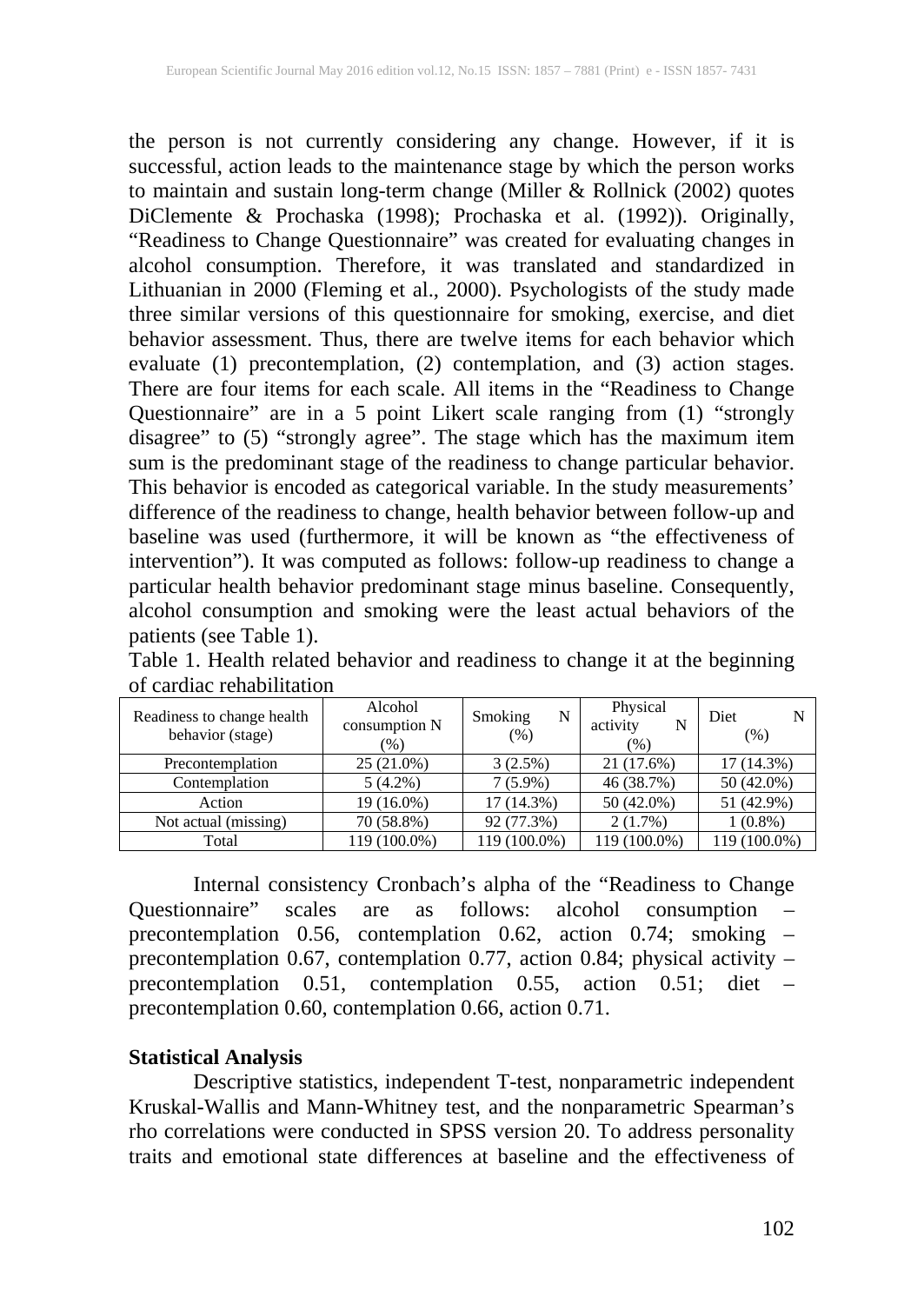intervention between the experimental and control groups, an independent Ttest was conducted. Considering the fact that readiness to change health behavior is a categorical variable, nonparametric independent Kruskal-Wallis and Mann-Whitney tests were conducted. This was done based on its differences at baseline and the effectiveness of intervention between the experimental and control groups.

Logistic and ordinal regressions were performed to determine the effects of personality traits, emotional state, and intervention condition on the likelihood that participants have positive difference of readiness to change health behavior between follow-up and baseline. However, none of the regression models were statistically significant ( $p > 0.05$ ). Consequently, to address cardiac rehabilitation, participants' personality traits and emotional state which indicate the effectiveness of motivational interviewing based psychological counseling, nonparametric Spearman's rho correlation, and independent Mann-Whitney test were conducted.

#### **Results**

## **Differences between Groups and Descriptive Statistics**

Two groups of data were analyzed: experimental  $(n = 64, 53.8%)$  and control (n = 55, 46.2%) group. T-tests revealed no differences between the experimental and the control groups on personality traits and emotional state

| Personality traits and<br>emotional state | Groups       | N  | Min-Max     | M     | <b>SD</b> | T        | $\boldsymbol{p}$ |
|-------------------------------------------|--------------|----|-------------|-------|-----------|----------|------------------|
| Neuroticism                               | Experimental | 49 | 36.60-77.74 | 51.42 | 8.66      | $-0.338$ | 0.737            |
|                                           | Control      | 33 | 39.73-67.03 | 52.04 | 7.31      |          |                  |
| Extraversion                              | Experimental | 48 | 27.98-63.66 | 46.10 | 8.44      | $-0.708$ | 0.481            |
|                                           | Control      | 32 | 34.06-65.22 | 47.43 | 7.92      |          |                  |
| <b>Openness</b>                           | Experimental | 50 | 28.67-70.94 | 47.85 | 10.37     | 1.030    | 0.256            |
|                                           | Control      | 31 | 33.53-58.42 | 45.71 | 6.46      |          |                  |
| Agreeableness                             | Experimental | 50 | 31.49-72.54 | 50.87 | 8.90      | $-0.443$ | 0.659            |
|                                           | Control      | 32 | 23.37-70.59 | 51.78 | 9.48      |          |                  |
| Conscientiousness                         | Experimental | 49 | 27.58-64.14 | 49.20 | 7.86      | 0.960    | 0.340            |
|                                           | Control      | 29 | 14.78-65.97 | 47.13 | 11.19     |          |                  |
| Anxiety                                   | Experimental | 23 | $0-10$      | 4.74  | 2.88      | $-1.618$ | 0.113            |
|                                           | Control      | 23 | $1 - 16$    | 6.30  | 3.64      |          |                  |
| Depression                                | Experimental | 23 | $0-13$      | 3.91  | 3.67      | $-1.096$ | 0.279            |
|                                           | Control      | 23 | $0-13$      | 5.13  | 3.87      |          |                  |

| $(p > 0.05)$ at baseline (see Table 2).                                                      |
|----------------------------------------------------------------------------------------------|
| Table 2. T-tests for personality traits and emotional state differences between experimental |
| and control groups at baseline                                                               |

Personality Traits: neuroticism, extraversion, openness, agreeableness, conscientiousness; Emotional state: anxiety, depression.

Therefore, nonparametric independent Mann-Whitney tests revealed no baseline differences between the experimental and control groups on the stages of the readiness to change health behavior ( $p > 0.05$ ) (see Table 3).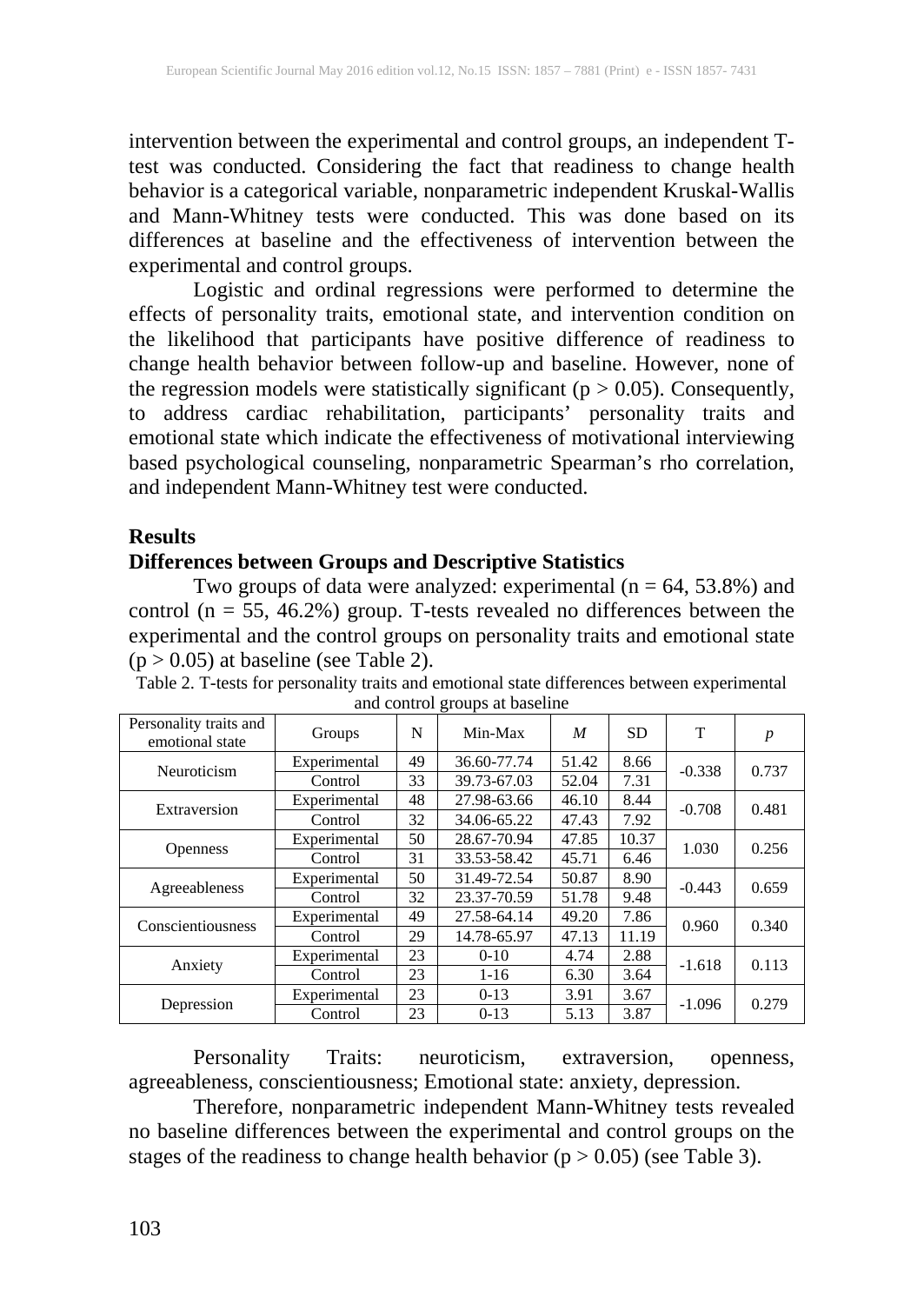| $\ldots$ $\ldots$ $\ldots$ $\ldots$ $\ldots$ $\ldots$ $\ldots$ $\ldots$ $\ldots$ |              |    |             |              |         |                  |  |  |
|----------------------------------------------------------------------------------|--------------|----|-------------|--------------|---------|------------------|--|--|
| Readiness to<br>change health<br>behavior                                        | Groups       | N  | Min-<br>Max | Mean<br>Rank | U       | $\boldsymbol{p}$ |  |  |
| Alcohol stage                                                                    | Experimental | 30 | $1 - 3$     | 24.50        | 270.00  | 0.732            |  |  |
|                                                                                  | Control      | 19 | $1 - 3$     | 25.79        |         |                  |  |  |
| Smoking stage                                                                    | Experimental | 15 | $1 - 3$     | 13.20        | 78.00   | 0.494            |  |  |
|                                                                                  | Control      | 12 | $2 - 3$     | 15.00        |         |                  |  |  |
| Physical                                                                         | Experimental | 63 | $1 - 3$     | 60.90        |         | 0.478            |  |  |
| activity stage                                                                   | Control      | 54 | $1 - 3$     | 56.78        | 1581.00 |                  |  |  |
| Diet stage                                                                       | Experimental | 63 | $1 - 3$     | 58.29        | 1656.50 | 0.655            |  |  |
|                                                                                  | Control      | 55 | $1 - 3$     | 60.88        |         |                  |  |  |

*Table 3.* Mann-Whitney tests for readiness to change health behavior differences between experimental and control groups at baseline

The current statistics indicates that patients in the experimental and control groups did not differ according to their psychological characteristics and readiness to change health behavior before motivational interviewing based psychological counseling.

Therefore, nonparametric independent Mann-Whitney tests revealed the differences of the effectiveness of intervention between the experimental and control groups on readiness to change alcohol consumption  $(p < 0.05)$ (see Table 4).

|                                      |              |    | $\alpha$ experimental and control groups |              |         |          |
|--------------------------------------|--------------|----|------------------------------------------|--------------|---------|----------|
| The effectiveness<br>of intervention | Groups       | N  | Min-<br>Max                              | Mean<br>Rank | U       | p        |
| Alcohol stage (T2-                   | Experimental | 24 | $0-1$                                    | 22.44        | 121.50  | $0.039*$ |
| T1)                                  | Control      | 15 | $0-1$                                    | 16.10        |         |          |
| Smoking stage (T2-                   | Experimental | 15 | $0-1$                                    | 13.83        | 62.50   | 0.317    |
| T1)                                  | Control      | 10 | $0-1$                                    | 11.75        |         |          |
| Physical activity                    | Experimental | 61 | $0-1$                                    | 60.34        | 1260.50 | 0.051    |
| stage $(T2-T1)$                      | Control      | 50 | $0-1$                                    | 50.71        |         |          |
| $(T2 -$<br>Diet stage                | Experimental | 61 | $0-1$                                    | 60.61        | 1304.50 | 0.066    |
| T1)                                  | Control      | 51 | $0-1$                                    | 51.58        |         |          |

Table 4. Mann-Whitney tests for the effectiveness of intervention differences between experimental and control groups

\*. The difference is significant at the 0.05 level (2-tailed).

The increment of readiness to change alcohol consumption was higher in the experimental group after rehabilitation compared with the control group. Moreover, there are tendencies of the effectiveness of intervention between the experimental and control groups on physical activity ( $p = 0.051$ ) and diet ( $p = 0.066$ ). This means that the increment of readiness to change physical activity and diet tends to be higher in the experimental group after rehabilitation compared with the control group. Consequently, the analysis of the intervention effectiveness will be implemented for both the experimental and control groups separately.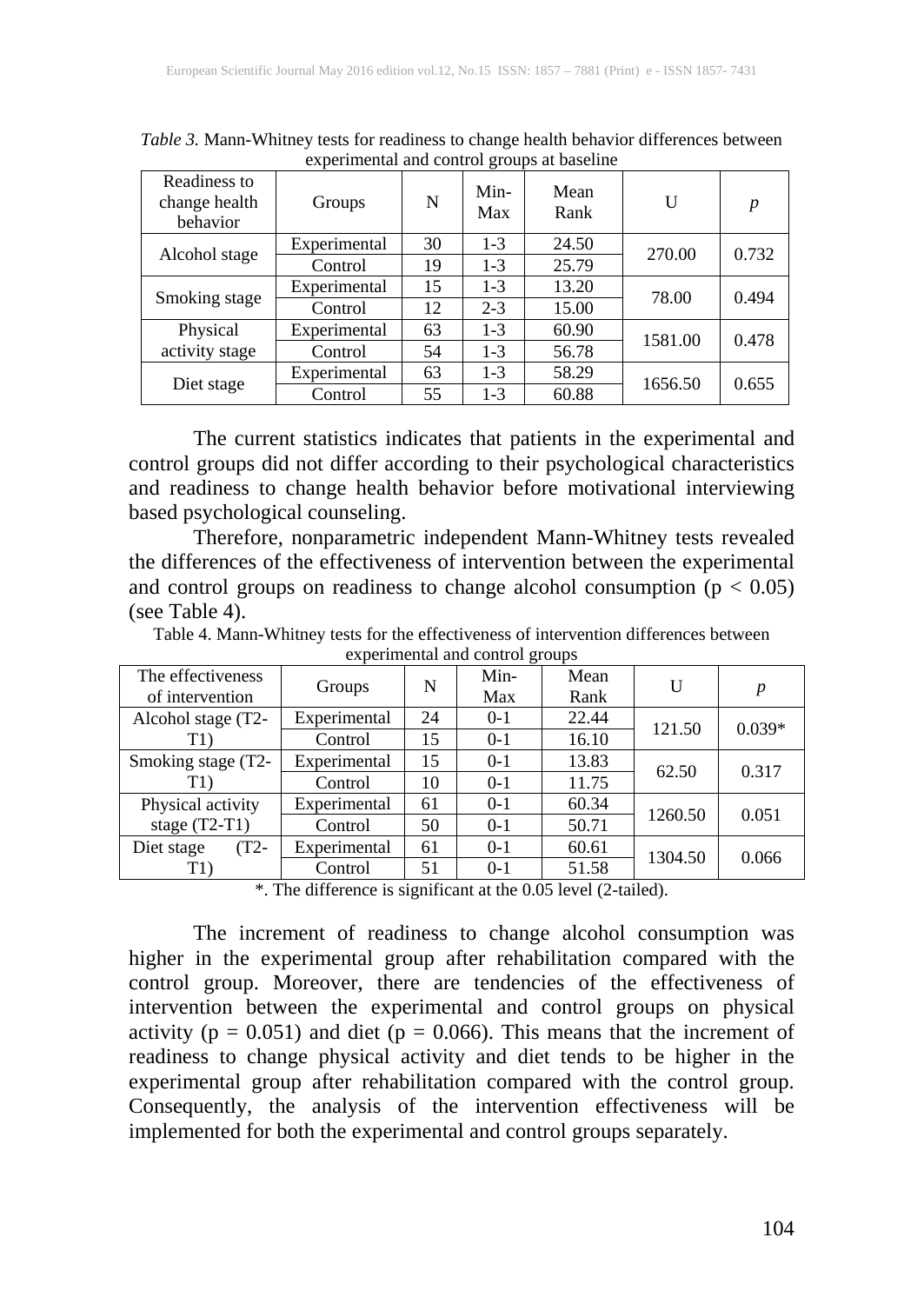## **The Relationships between Psychological Characteristics and the Effectiveness of Motivational Interviewing Based Psychological Counseling**

Nonparametric Spearman's rho correlations were calculated to see if there is any relationships between personality traits and the effectiveness of motivational interviewing based psychological counseling, and between emotional state and the effectiveness of intervention (see Table 5).

*Table 5.* Spearman's rho correlations (*p*) among cardiac rehabilitation patients' personality traits, emotional state, and the effectiveness of intervention in the experimental and control groups separately

|                    | The<br>effectivenes<br>s of<br>intervention | Neurotici<br>sm    | Extraversi<br>on   | Openne<br>SS       | Agreeablen<br>ess  | Conscientious<br>ness | <b>HAD</b><br>S<br>anxie<br>ty<br>scale | <b>HADS</b><br>depressi<br>on scale |
|--------------------|---------------------------------------------|--------------------|--------------------|--------------------|--------------------|-----------------------|-----------------------------------------|-------------------------------------|
|                    | Alcoh<br>ol con.<br>$(T2 -$<br>T1)          | 0.08<br>(0.745)    | $-0.40$<br>(0.086) | 0.01<br>(0.957)    | 0.18<br>(0.429)    | 0.19<br>(0.422)       | 0.37<br>(0.28)<br>7)                    | $0.73*$<br>(0.017)                  |
| Experimental group | Smoki<br>ng<br>$(T2 -$<br>T1)               | $-0.18$<br>(0.628) | 0.56<br>(0.076)    | $-0.24$<br>(0.483) | 0.00<br>(1.000)    | 0.20<br>(0.548)       | 0.00<br>(1.00)<br>$\left( 0\right)$     | 0.82<br>(0.184)                     |
|                    | Physic<br>al act.<br>$(T2 -$<br>T1)         | $-0.12$<br>(0.441) | 0.14<br>(0.356)    | 0.14<br>(0.334)    | 0.10<br>(0.520)    | $-0.06$<br>(0.694)    | 0.12<br>(0.62)<br>4)                    | $-0.15$<br>(0.518)                  |
|                    | Diet<br>$(T2 -$<br>T1)                      | 0.26<br>(0.076)    | 0.09<br>(0.565)    | $-0.19$<br>(0.207) | $-0.10$<br>(0.524) | $-0.14$<br>(0.356)    | 0.16<br>(0.51)<br>$\left( 0\right)$     | $-0.08$<br>(0.751)                  |
|                    | Alcoh<br>ol con.<br>$(T2 -$<br>T1)          | 0.55<br>(0.125)    | 0.41<br>(0.310)    | $-0.42$<br>(0.261) | $-0.41$<br>(0.272) | 0.09<br>(0.842)       |                                         |                                     |
| Control group      | Smoki<br>ng<br>$(T2 -$<br>T1)               | $-0.58$<br>(0.312) | 0.78<br>(0.225)    | 0.00<br>(1.00)     | 0.45<br>(0.450)    | $-0.82$<br>(0.184)    | $-0.50$<br>(0.21)<br>$\left( 0\right)$  | $-0.28$<br>(0.500)                  |
|                    | Physic<br>al act.<br>$(T2 -$<br>T1)         | $-0.06$<br>(0.766) | $-0.07$<br>(0.736) | 0.20<br>(0.321)    | 0.15<br>(0.447)    | 0.06<br>(0.760)       | 0.04<br>(0.88)<br>8)                    | $-0.07$<br>(0.781)                  |
|                    | Diet<br>$(T2 -$<br>T1)                      | $-0.13$<br>(0.484) | 0.10<br>(0.622)    | $-0.21$<br>(0.286) | 0.04<br>(0.849)    | $-0.24$<br>(0.246)    | $-0.29$<br>(0.22)<br>4)                 | $-0.27$<br>(0.273)                  |

\*. Correlation is significant at the 0.05 level (2-tailed).

There is only one statistically significant positive correlation between the effectiveness of intervention to change alcohol consumption and depression in the experimental group ( $p = 0.017$ ). However, there were no statistically significant correlations in the control group ( $p > 0.05$ ). This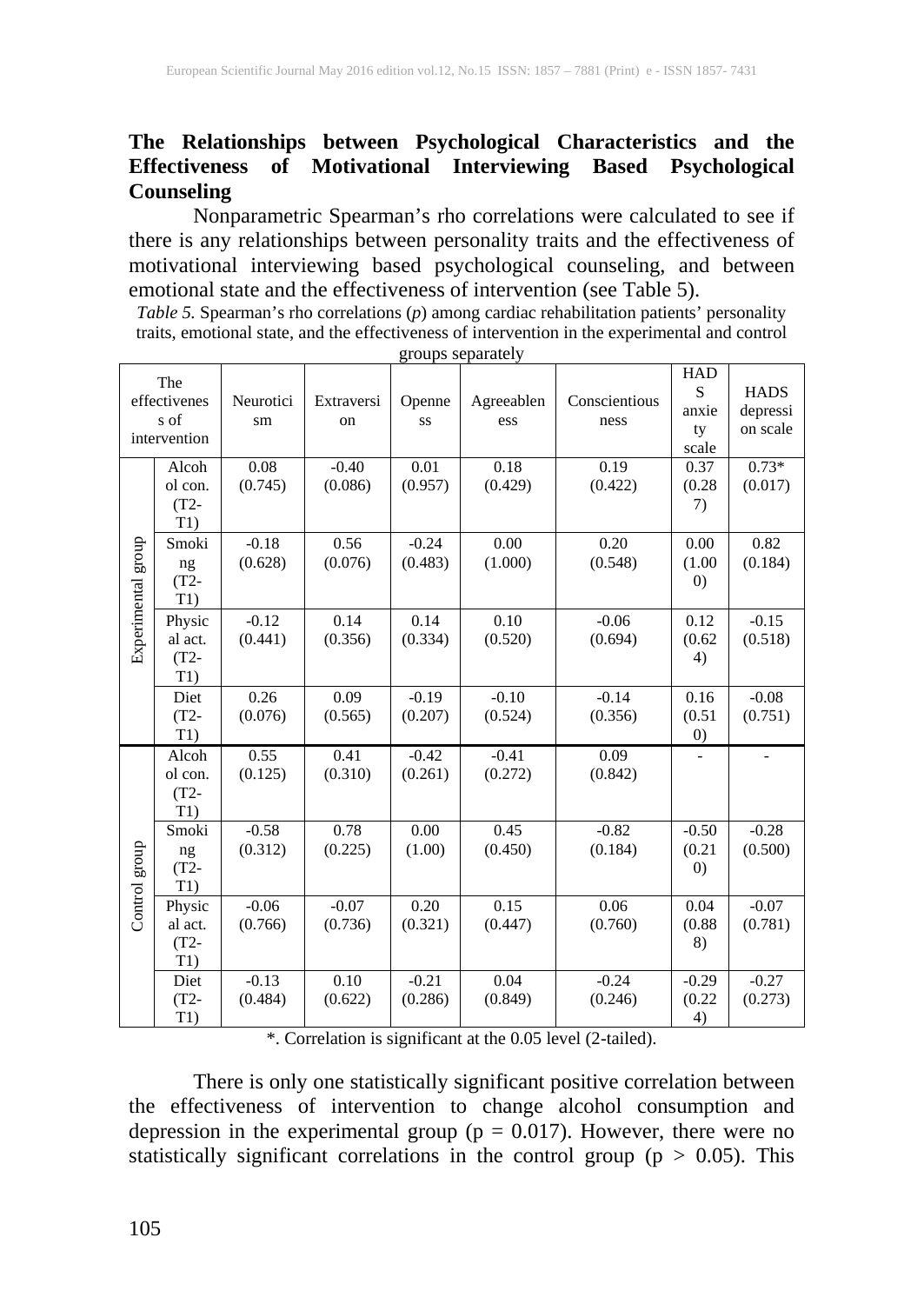indicates that readiness to change patients' alcohol consumption increased more for those who were more depressed at the beginning. Also, they attended psychological intervention compared to those who were less depressed and did not attend intervention.

Nonparametric independent sample tests were implemented to analyze personality traits and emotional state differences by the effectiveness of motivational interviewing based psychological counseling. Each behavior (alcohol consumption, smoking, physical activity, and diet) was analyzed separately. The presumption was made that different expression of personality traits and emotional state should be related to different effectiveness of the intervention. Nonparametric independent Mann-Whitney test showed statistically significant differences of HADS depression calculated by the effectiveness of intervention to change alcohol consumption ( $p = 0.028$ ) and the tendency of NEO-FFI neuroticism calculated by the effectiveness of intervention to change diet ( $p = 0.055$ ) in the experimental group (see Table 6). This indicates that readiness to change patients' alcohol consumption at the end of the cardiac rehabilitation increased more for those who were more depressed at the beginning and attended intervention compared to the less depressed patients. Moreover, readiness to change patients' diet at the end of cardiac rehabilitation tends to increase more for those who were more neurotic at the beginning. In addition, they attended intervention compared to less neurotic patients. However, there were no statistically significant differences found in NEO-FFI and HADS. This is calculated by the effectiveness of intervention in the control group ( $p > 0.05$ ).

| Personality trait and<br>emotional state |                        | The effectiveness of<br>intervention | N  | Mean<br>Rank |        | $\boldsymbol{p}$ |
|------------------------------------------|------------------------|--------------------------------------|----|--------------|--------|------------------|
| Experimental<br>dno.fa                   |                        | Diet changes:                        |    |              |        |                  |
|                                          | NEO-FFI<br>neuroticism | Ineffective                          | 28 | 20.46        | 167.00 | 0.055            |
|                                          |                        | Effective                            | 18 | 28.22        |        |                  |
|                                          | <b>HADS</b>            | Alcohol changes:                     |    |              |        |                  |
|                                          | depression             | Ineffective                          |    | 4.14         | 1.00   | $0.028*$         |
|                                          |                        | Effective                            |    | 8.67         |        |                  |

Table 6. Mann-Whitney Test for neuroticism and depression scales by the effectiveness of intervention in experimental group

> The table represents only statistically significant differences and trends. \*. The difference is significant at the 0.05 level (2-tailed).

#### **Discussion**

The aim of this study is to find out if cardiac rehabilitation participants' personality traits and emotional state are related to the effectiveness of motivational interviewing based psychological counseling. For this purpose, 119 cardiac rehabilitation patients were randomized into a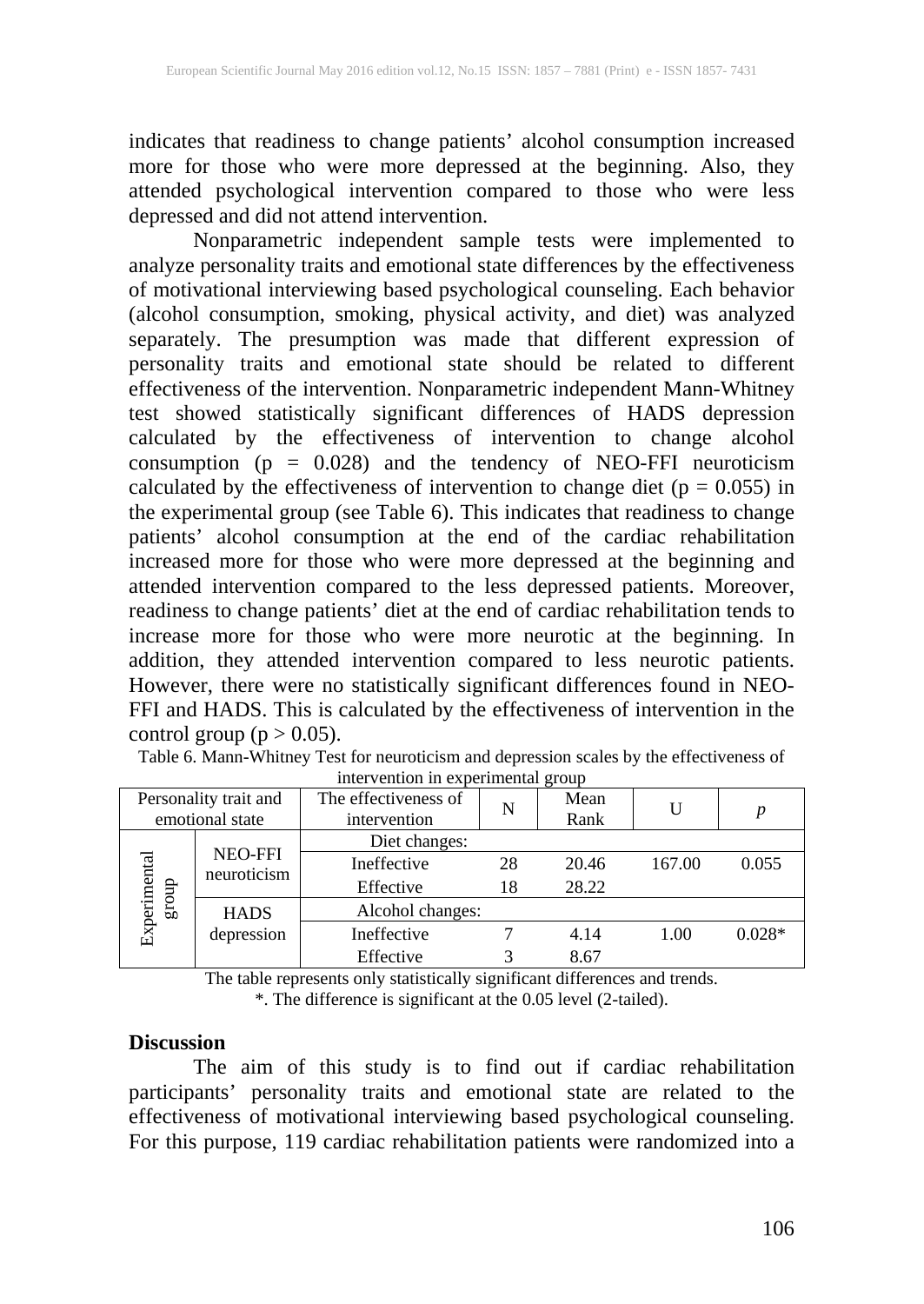regular rehabilitation or rehabilitation plus motivational interviewing based psychological counseling program.

## **The Importance of Personality Traits on the Effectiveness of Motivational Interviewing Based Psychological Counseling in Cardiac Rehabilitation**

Every of the participant filled the NEO-FFI questionnaire. Thus, there are five main personality traits which include: neuroticism, extraversion, openness, agreeableness, and conscientiousness. This was done only once, and it was at the beginning of the cardiac rehabilitation. Readiness to change alcohol consumption, smoking, exercise, and diet is shown as one of the precontemplation, contemplation, or action stages for each behavior separately. Whereas the effectiveness of motivational interviewing based psychological counseling was computed by follow-up readiness to change particular health behavior predominant stage minus baseline's stage. Basically, cardiovascular disease patients have unhealthy behavior such as alcohol consumption, smoking, physical inactivity, or unhealthy diet (Rinkuniene et al., 2009). In addition, their personality traits are related to difficulties in changing this unhealthy behavior (Costa & McCrae, 2012; Kupper et al., 2013). This was the reason we presumed that the five big personality traits should be related to the effectiveness of motivational interviewing based psychological counseling during cardiac rehabilitation.

According to earlier studies, personality traits are related to difficulties in changing unhealthy habits (Costa & McCrae, 2012) and cardiovascular risk factors (Kupper et al., 2013). However, the study's results revealed no statistically significant correlations between personality traits and the effectiveness of motivational interviewing based psychological counseling. Moreover, personality traits had no differences according to the counseling. Moreover, personality traits had no differences according to the effectiveness of intervention during cardiac rehabilitation. There is only one trend. Hence, this trend indicates that the effectiveness of intervention to change patients' diet tend to increase more for those who were more neurotic at the beginning. It also increased more for those who attended intervention compared to less neurotic patients. This trend, stating that higher neuroticism could be related with the effectiveness of intervention to change diet during rehabilitation, is inconsistent with the study of Costa & McCrae (2012). He opines that personality trait hostility, which belongs to neuroticism field, is highly related to difficulties in changing unhealthy habits.

When taken as a whole, these results highlight that personality traits are not important for the effectiveness of motivational interviewing based psychological counseling seeking in changing the unhealthy behavior of cardiac patients. As a result, our presumption was wrong. It opposes the study of Falvo (2014), stating that personality traits influence involvement in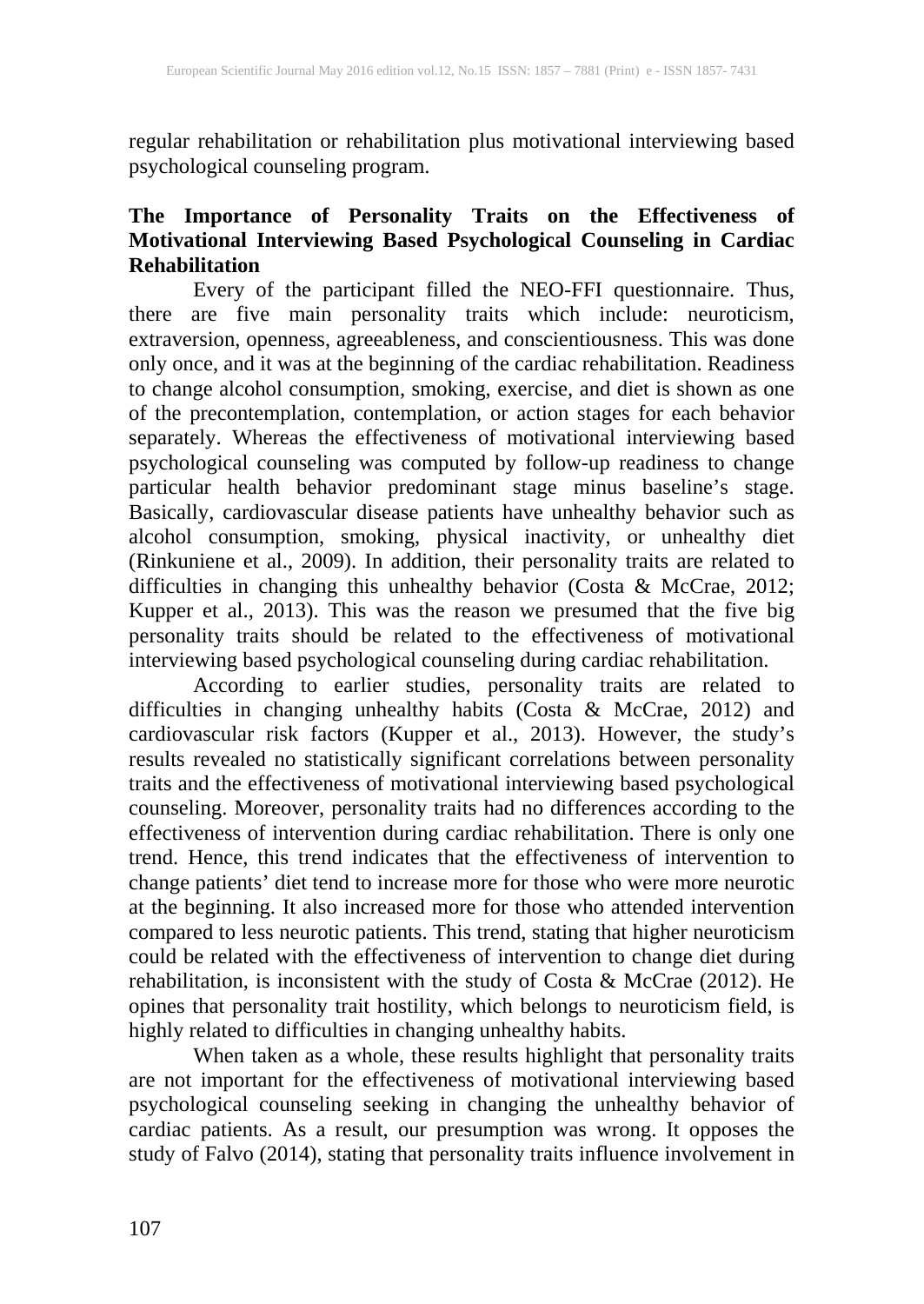treatment or rehabilitation. Costa & McCrae (2012) stated that it is related to difficulties in changing unhealthy habits. Moreover, despite the fact that earlier studies found some interactions among conscientiousness, extroversion, and physical activity (Chatzisarantis & Hagger, 2008), our study found no statistically significant results with these personality traits and the effectiveness of intervention during cardiac rehabilitation.

## **The Importance of Emotional State on the Effectiveness of Motivational Interviewing Based Psychological Counseling in Cardiac Rehabilitation**

Every cardiac rehabilitation patient that participated in the study got to fill the HADs at the beginning of cardiac rehabilitation. The scale was used to assess patients' emotional state. This, however, refers to the levels of anxiety and depression that a patient is experiencing during the last week. Due to the fact that depression and anxiety symptoms could be found in 40- 60% cardiac patients (Kamarck et al., 2002; Musselman et al., 1998; Paca et al., 2013), and knowing that patients who have cardiovascular disease and feel depressive or anxious are not able to appropriately adhere with the treatment plan or change unhealthy habits (Musselman et al., 1998; Schwartzman & Glaus, 2000; Vaiciuniene et al., 2007), it was presumed that higher anxiety and depression should be related to ineffective motivational interviewing based psychological counseling during cardiac rehabilitation.

Therefore, the results revealed one statistically significant positive correlation between depression and the effectiveness of motivational interviewing based psychological counseling to change alcohol consumption. Moreover, nonparametric independent sample analysis confirmed it. These results indicate the same conclusion – the effectiveness of intervention to change alcohol consumption increased more for those, who were more depressed at the beginning and attended intervention during rehabilitation. Furthermore, these findings are inconsistent with Musselman et al. (1998), Schwartzman & Glaus (2000), and Vaiciuniene et al. (2007) statement. They stated that patient who have cardiac rehabilitation and feel depressive or anxious, are not able to appropriately remain with the treatment plan. Also, these patients are unable to change unhealthy habits. The reason for this could be that patients who are depressed because of their illness tends to think about their diet changes for better health. Also, they aimed at mobilizing their strengths in doing this during cardiac rehabilitation. The assumption could be done such that motivational interviewing based psychological counseling helps in dealing with depression. Consequently, it helps to increase readiness to change patients' alcohol consumption. Bray et al. (2013) highlights that patient's motivation and self-efficacy is related with the participation in cardiac rehabilitation. Possibly, if psychologist helps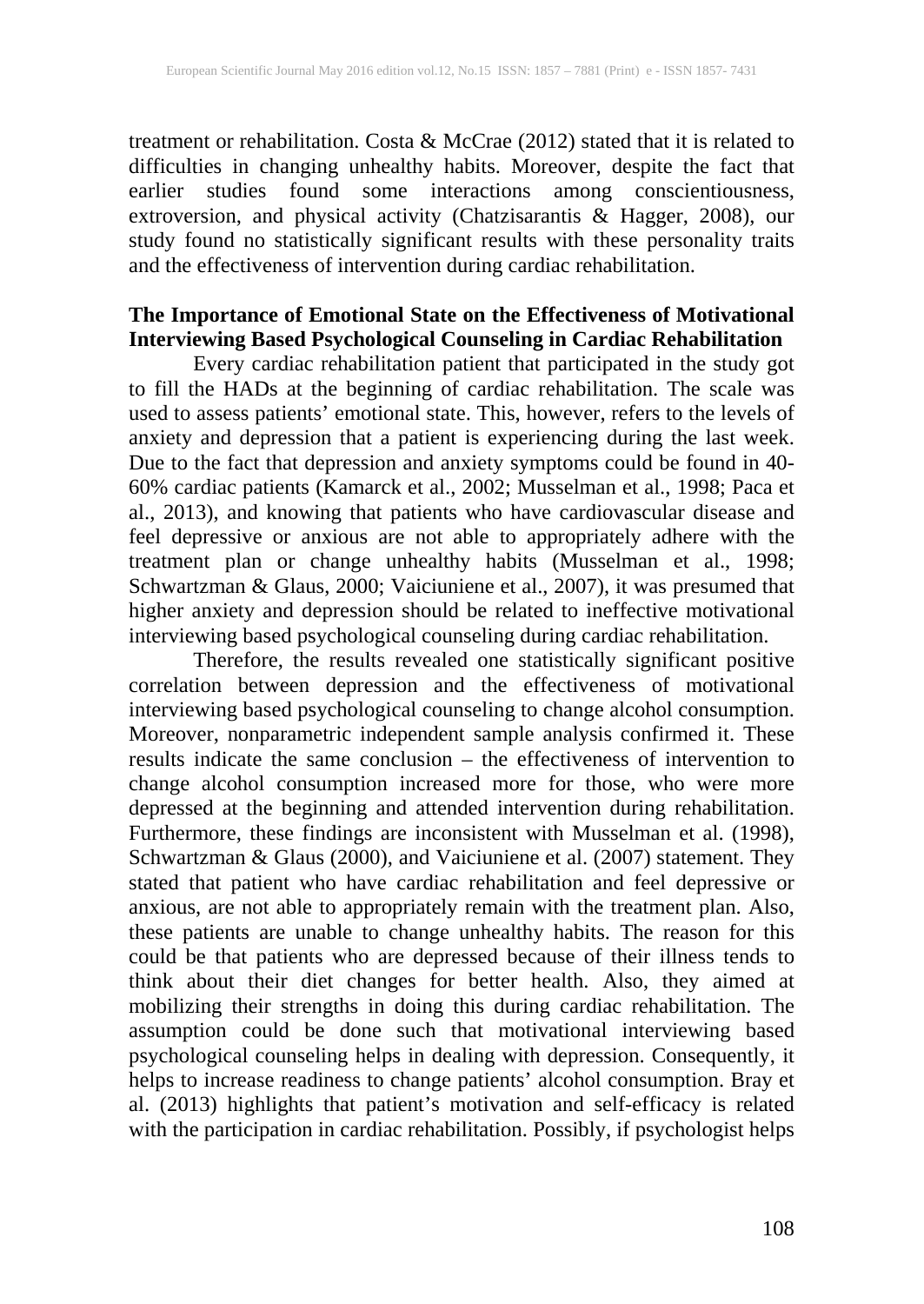to deal with depression during rehabilitation, patient feels more ready to change his alcohol consumption habits.

The implication of the latter findings is that the relation between patients' emotional state and the effectiveness of motivational interviewing based psychological counseling exists. Therefore, this means that our presumption was partially right. Depression, as an expression of patient's emotional state, is related to the effectiveness of intervention for changing alcohol consumption.

In concluding this discussion, the results of this study show that personality traits are not important features for the effectiveness of motivational interviewing based psychological counseling during cardiac rehabilitation. Meanwhile, emotional state (depression) is important for the effectiveness of intervention to change alcohol consumption. On one hand, this is consistent with the opinion of Pietrabissa et al. (2015). Hence, their opinion was that psychosocial attributes, such as depression or anxiety, may influence health related behaviors and constitute barriers to adherence to treatment. On the other hand, it is inconsistent because there are no relations with personality traits. Hopefully, further interventions could reveal more statistically significant correlations, differences, and even prognosis of personality traits and emotional state with the effectiveness of motivational interviewing based psychological counseling in such population. Besides, Schwarzer et al. (2011) stated that such comorbidities, such as depression and anxiety, makes it more difficult to improve adherence to an intervention program. Thus, we had no knowledge about cardiac patients' psychiatric comorbidities, but it would be useful to understand it for the purpose of future researches. Finally, it would be interesting to test some other relations. For instance, there is an evidence that memory is linked with unhealthy behavioral changes (Blume, Schmaling & Marlatt, 2005). Also, personality is associated with the cardiac patients' emotional state (Kupper et al., 2013; Sumin, 2010).

# **Limitations and Perspectives**

Despite the fact that the study is still going on, it provides some limitations even now. First of all, it is about the questionnaires. The NEO-FFI and "Readiness to change questionnaire" are quite complicated to understand for elderly patients. Moreover, it would be useful if "Readiness to change questionnaire" would measure not only readiness, but also the real expression of behavior. The second limitation is about the patients' motivation. Also, the procedure of the present study is quite complicated due to the lack of motivated patients to participate in the trial. However, the reason is as a result of high employment in rehabilitation program or patients' thoughts that some of them are too old to change.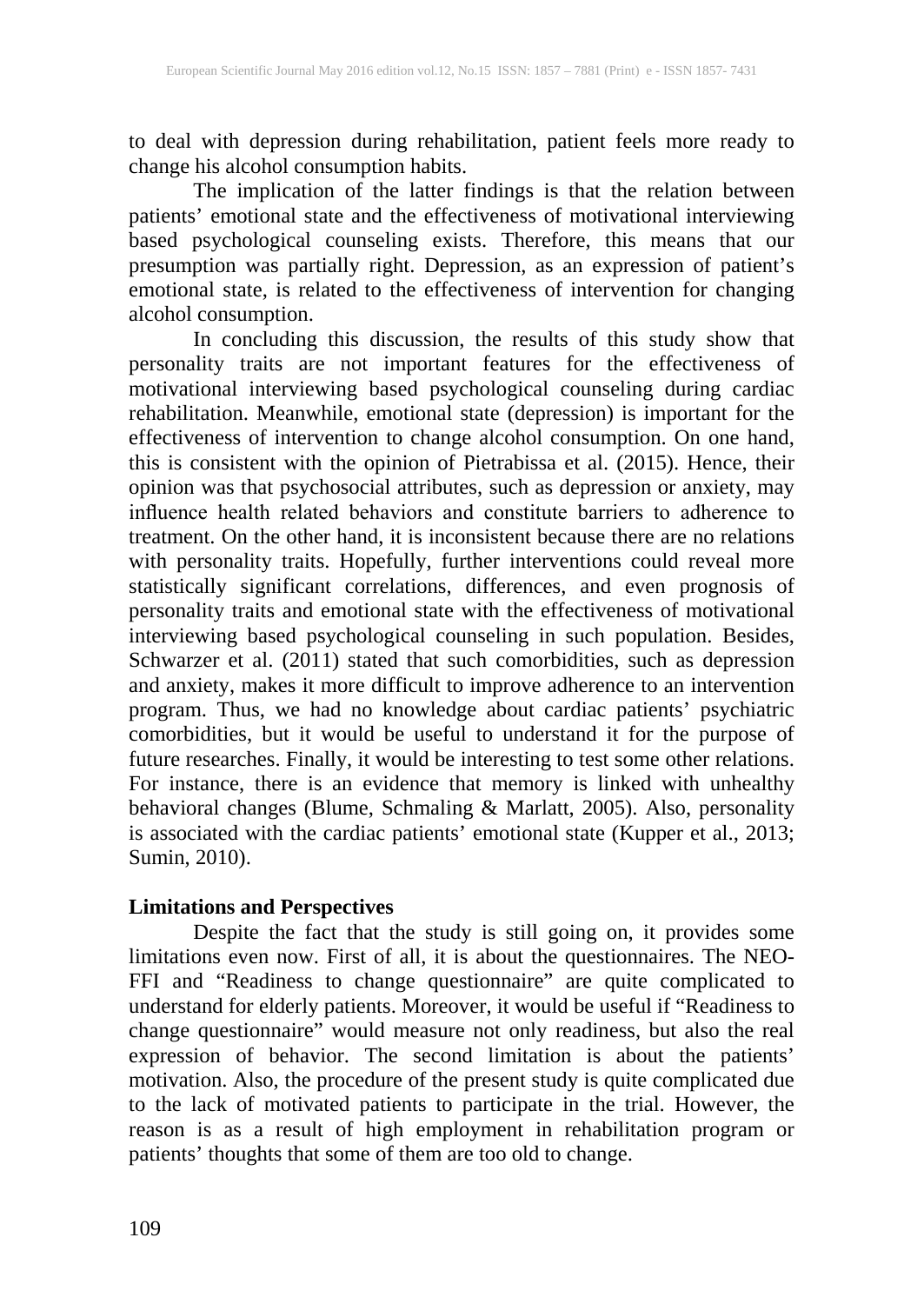Nevertheless, there are other perspectives too. Looking from a practitioners' perspective, it would be useful to measure patients' emotional state. Thus, personality traits at the beginning of cardiac rehabilitation cannot be measured because the results could provide information about patients' readiness to participate in psychological intervention. Moreover, Morton et al. (2015) advices that practitioner should assess patient's readiness to change and apply the most salient techniques for each patient. This information could be helpful for choosing appropriate psychological intervention during rehabilitation. Motivational interviewing based on psychological counseling seems to be a useful intervention for increasing patients' motivation to change their lifestyle. As such, this is why it should be included in cardiovascular disease patients' rehabilitation program. Finally, there should be emotional state measure at the end of cardiac rehabilitation. This is because this measure could provide important information about patients' psychological state at leave. In addition, it can help hospital's personnel to give useful recommendations for secondary or tertiary prevention.

#### **Conclusion**

In conclusion, the results of the current study shows that personality traits are not important for the effectiveness of motivational interviewing based psychological counseling seeking to change cardiac patients' alcohol consumption, smoking, physical activity, or diet. Secondly, it is clear that depression as an expression of emotional state is an important feature for the effectiveness of motivational interviewing based psychological counseling seeking to change cardiac patients' alcohol. Nevertheless, it is not important for smoking, physical activity, and diet. Anxiety, as an expression of emotional state, is not an important factor for the effectiveness of current intervention.

### **Acknowledgement**

This research was supported by the Research Council of Lithuania under Grant number MIP-081/2014. The authors would also like to thank Abromiskes Rehabilitation Hospital's personnel and patients for their partnership and participation during the trial.

### **References:**

American Heart Association (2009). *Risk factors and coronary heart disease.* Retrieved from

http://www.amercanheart.org/presenter.jhtml?identifier=4726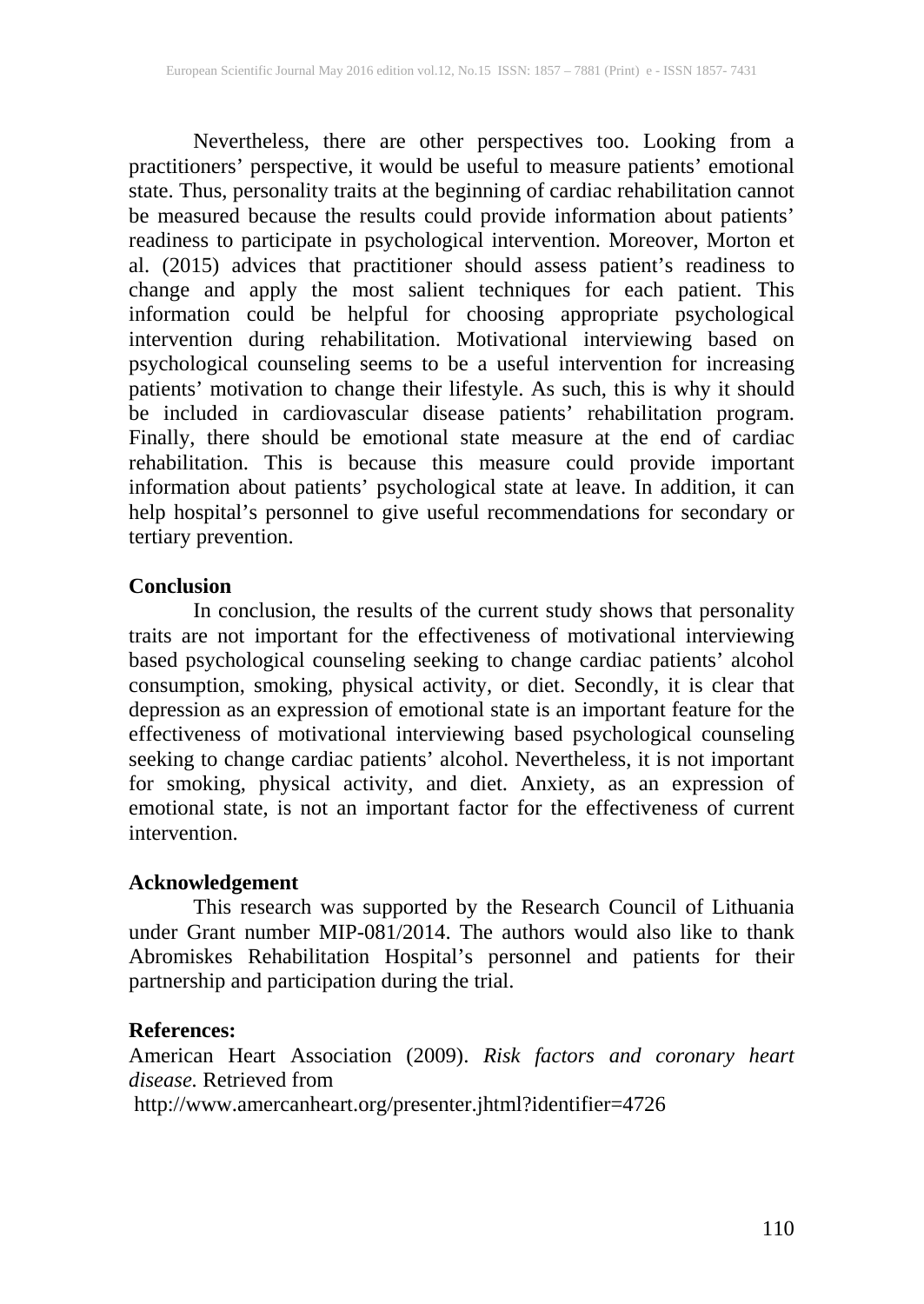Arrebola-Moreno et al. (2014). On the protective effect of resilience in patients with acute coronary syndrome. *International Journal of Clinical and Health Psychology 14,* 111–119.

Arkowitz et al. (2008). *Motivational interviewing in the treatment of psychological problems.* New York, NY: Guilford Press.

Blume, Schmaling & Marlatt (2005). Memory, executive cognitive function, and readiness to change drinking behavior. *Addictive Behaviors, 30,* 301– 314.

Bray, Saville & Brawley (2013). Determinants of clients' efficacy in their interventionists and effects on self-perceptions for exercise in cardiac rehabilitation. *Rehabilitation Psychology, 58(2),* 185–195.

Bunevicius & Zileniene (1991). Correlations between MMPI and HAD scale. Psichologija: Lietuvos aukštųjų mokyklų mokslo darbai. *Psychology: Research Archives of Lithuanian Universities, 11,* 95–102.

Chingatichifwe et al. (2014). Exploration of adoption of health lifestyle for secondary prevention of non communicable diseases (stroke, diabetes and hypertension) among clients at Mzuzu central hospital Malawi, 2013. *European Scientific Journal, 10(12),* 281–291.

Chatzisarantis & Hagger (2008). Influences of personality traits and continuation intentions on physical activity participation within the theory of planned behavior. *Psychology & Health, 23(3),* 347–365.

Costa & McCrae (1992). *Revised NEO Personality inventory (NEO-PI-R) and NEO Five Factor Inventory (NEO FFI) professional manual.* Odessa, FL: Psychological Assessment resources.

Costa & McCrae (2012). *Taisyto NEO (NEO PI-R) ir NEO penkių faktorių (NEO-FFI) klausimynų vadovas.* Vilnius: VU specialiosios psichologijos laboratorija.

Falvo (2014). *Medical and psychosocial aspects of chronic illness and disability* (5th ed.)*.* Burlington, Mass: Jones & Bartlett Learning.

Farin & Meder (2010). Personality and the physician-patient relationship as predictors of quality of life of cardiac patients after rehabilitation. *Health and Quality of Life Outcomes 8(100),* 1–11.

Flemming et al. (2000). *Alkoholio vartojimo problemos ir jų sprendimo būdai bendroje praktikoje.* Kaunas: Vitae Litera.

Gaube & Kern (2015). Importance of Adlerian lifestyle personality attributes for body mass index among woman. *European Scientific Journal, 11(2),* 91– 109.

Grande, Romppel & Barth (2012). Association between Type D Personality and Prognosis in Patients with Cardiovascular Diseases: a Systematic Review and Meta-analysis. *Annals of Behavioral Medicine, 43,* 299–310.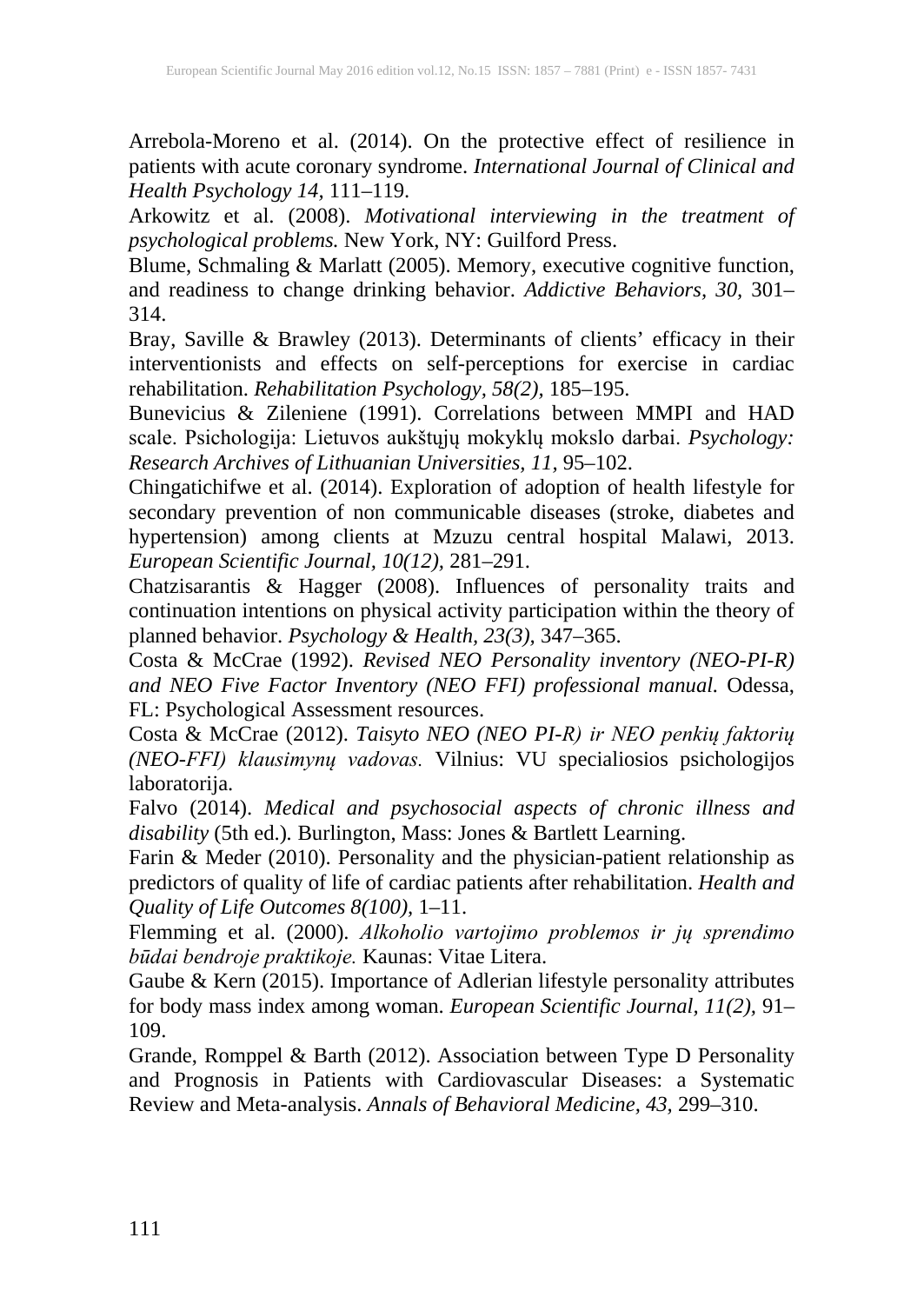Jusinskaite, Petroliene & Sinkariova (2014). Does the transtheoretical model show health behaviour changes for ischemic heart disease patients? *The European Health Psychologist, 16,* 777–777.

Kamarck et al. (2002). Depressive Symptomatology and Coronary Heart Disease in Type I Diabetes Mellitus: A Study of Possible Mechanisms. *Health Psychology, 21(6),* 542–552.

Klumbiene et al. (2002). Lėtinių neinfekcinių ligų rizikos veiksnių paplitimo pokyčiai 1987-1999 metais. *Medicina, 38(1),* 77–85.

Knight et al. (2006). A systematic review of motivational interviewing in physical health care settings. *British Journal of Health Psychology, 11,* 319– 332.

Koroboki et al. (2011). Dipping status and hostility in newly diagnosed essential hypertension. *The International Journal of Psychiatry in Medicine, 42(2),* 181–194.

Kupper et al. (2013). Cross-cultural analysis of Type D (distressed) personality in 6222 patients with ischemic heart disease: A study from the International Heart QoL Project. *International Journal of Cardiology 166,* 327–333.

Linden, Butterworth & Prochaska (2010). Motivational interviewing-based health coaching as a chronic care intervention. *Journal of Evaluation in Clinical Practice, 16,* 166–174.

Lundahl et al. (2010). A meta-analysis of Motivational Interviewing: Twenty-five years of empirical studies. *Research on Social Work Practice, 20(2),* 137–160.

Lundahl et al. (2013). Motivational interviewing in medical care settings: A systematic review and meta-analysis of randomized controlled trials. *Patient Education and Counseling, 93,* 157–168.

Martins & McNeil (2009). Review of Motivational Interviewing in promoting health behaviors. *Clinical Psychology Review, 29,* 283–293.

Michie et al. (2011). A refined taxonomy of behaviour change techniques to help people change their physical activity and healthy eating behaviours: The CALO-RE taxonomy. *Psychology & Health, 26,* 1479–1498.

Miller & Rollnick (2002). *Motivational interviewing: Preparing people for change* (2nd ed.). New York, NY: Guilford Press.

Miller & Rollnick (2013). *Motivational interviewing: Helping people change* (3rd ed.). New York, NY: The Guilford Press.

Miller & Rose (2009). Toward a theory of motivational interviewing. *The American Psychologist, 64(6),* 527–537.

Morton et al. (2015). The effectiveness of motivational interviewing for health behaviour change in primary care settings: a systematic review. *Health Psychology Review, 9(2),* 205–223.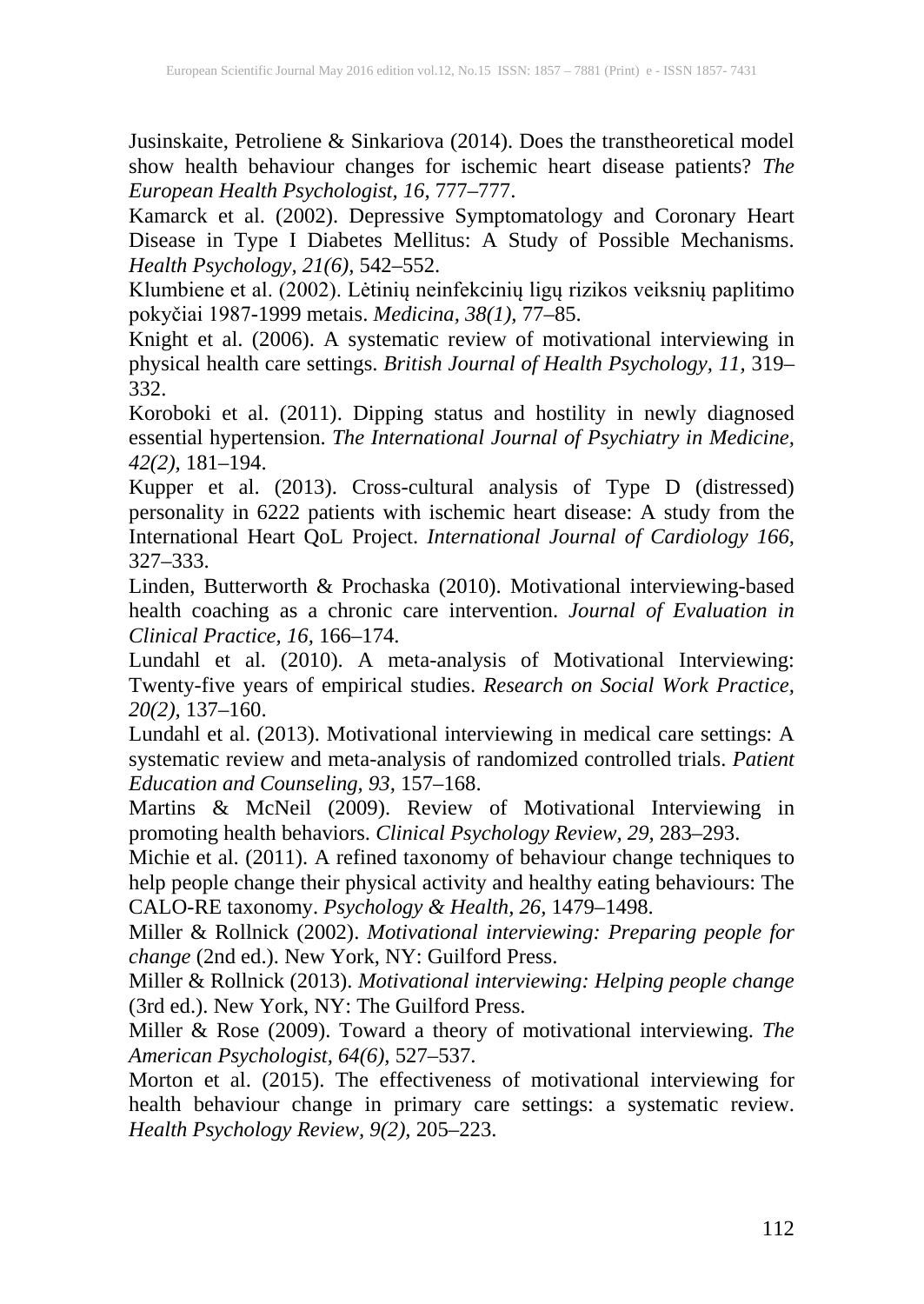Musselman, Evans & Nemeroff (1998). The Relationship of Depression to Cardiovascular Disease: Epidemiology, Biology, and Treatment. *Archives of General Psychiatry, 55,* 580–592.

Paca et al. (2013). The Prevalence of Major Depression in the Patients with Coronary Heart Disease. *Acta medica Transilvanica, 2(2),* 226–230.

Petroliene & Sinkariova (2013). Motivational interviewing effect on ischemic heart disease patients: a literature review. *Psychology and health.* London: Routledge.

Pietrabissa, Manzoni & Castelnuvo (2013). Motivation in psychocardiological rehabilitation. *Front. Psychol, 4(827),* 1–2.

Pietrabissa et al. (2015). Enhancing behavioral change with motivational interviewing: a case study in a Cardiac Rehabilitation. *Unit. Frontiers in Psychology, 6(298),* 1–9.

Prochaska, DiClemente & Norcross (1992). In search of how people change. Applications to addictive behaviors. *The American Psychologist, 47(9),* 1102–1114.

Rinkuniene et al. (2009). Tradicinių rizikos veiksnių paplitimas tarp sergančiųjų išemine širdies liga. *Medicina, 45(2),* 140–146.

Rollnick et al. (1992). Development of a short "readiness to change" questionnaire for use in brief, opportunistic interventions among excessive drinkers. *British Journal of Addiction, 87,* 743–754.

Rollnick, Miller & Butler (2008). *Motivational interviewing in health care, helping patients change behavior.* New York, NY: The Guilford Press.

Schwartzman & Glaus (2000). Depression and Coronary Heart Disease in Women: Implications for Clinical Practice and Research. *Professional Psychology: Research and Practice, 31(1),* 48–57.

Schwarzer, Lippke & Luszczynska (2011). Mechanisms of health behavior change in persons with chronic illness or disability: The Health Action Process Approach (HAPA). *Rehabilitation Psychology, 56(3),* 161–170.

Simmonds et al. (2013). Patient's perceptions of depression and coronary heart disease: a qualitative UPBEAT-UK study. *BMC Family Practice, 14(38),* 1–9.

Sinkariova et al. (2015). *The Motivation interviewing effectiveness of health risk behavior changes for ischemic heart disease patients.* 13th Congress of European Forum for Research in Rehabilitation (EFRR2015), Helsinki, Finland, 80–80.

Sumin (2010). Behavioral Type D Personality (Distressor) in Cardiovascular Diseases. *Kardiologiya, 50(10),* 66–73.

Thompson et al. (2011). Motivational interviewing: a useful approach to improving cardiovascular health? *Journal of Clinical Nursing, 20,* 1236– 1244.